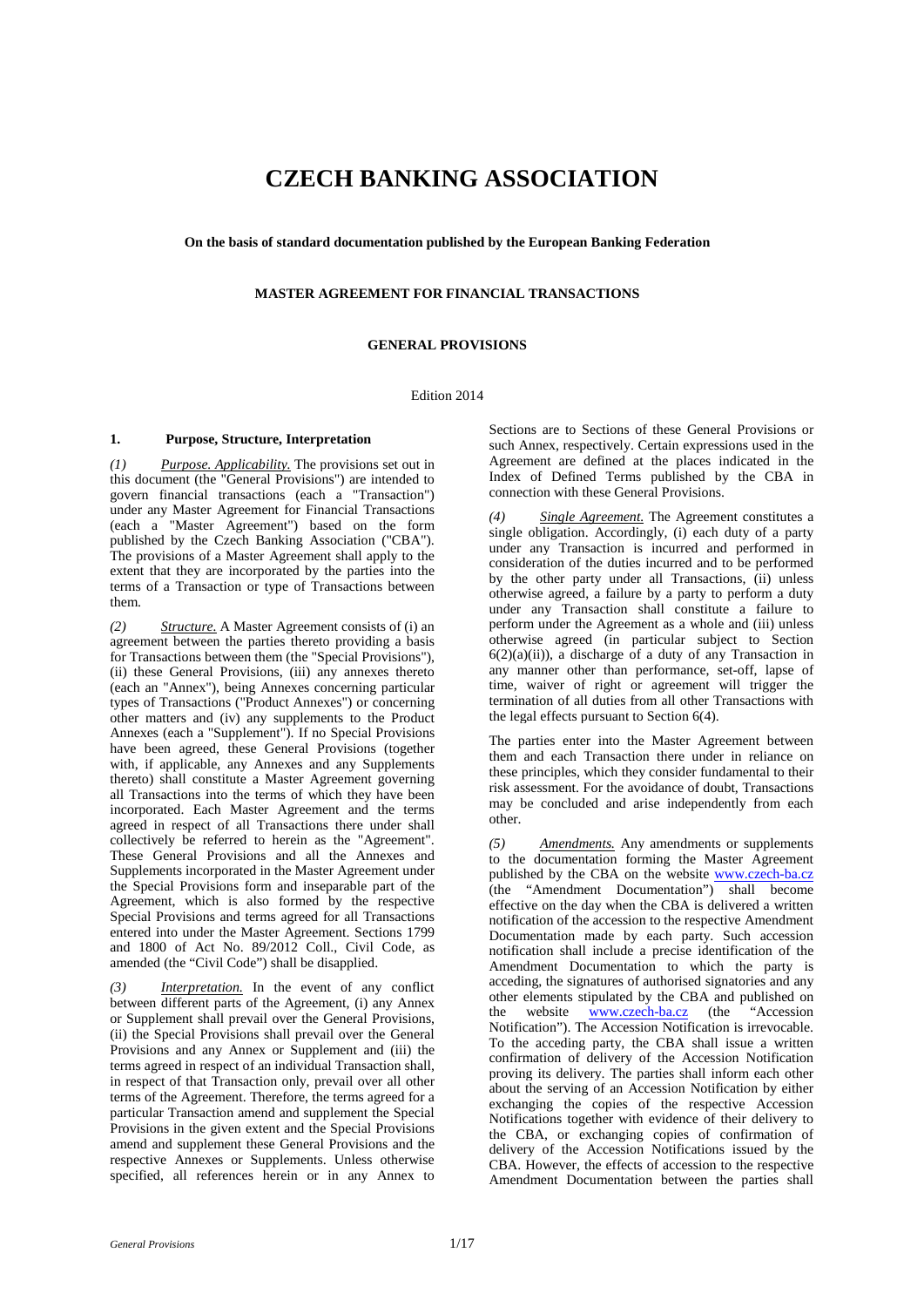occur always on the day of delivery of the Accession Notification to the CBA by the last party. Between the parties, such accession shall always be effective only to the extent the descriptions of the Amendment Documentation in the respective Accession Notifications by the individual parties are identical. This Section 1(5) does not exclude the right of the parties to agree any amendment to the Agreement in accordance with the governing law.

## **2. Transactions**

*(1) Form.* A Transaction may be entered into orally or by any other means of communication. The parties acknowledge that it must be possible to evidence the conclusion of the Agreement in writing or by other records enabling reproduction in unchanged form, to qualify the Agreement as an agreement on close-out netting. The parties further acknowledge that the conclusion of financial collateral does not require a written or any other special form, but it must be possible to evidence in writing the fact that financial collateral was provided, otherwise it shall be be disqualified as an agreement on financial collateral arrangement. Written form will be preserved if the provision of financial collateral is recorded by a record evidencing the provision of financial collateral and enabling reproduction in unchanged form, in particular by a record in the electronic system of the party specified in the Special Provisions; written agreement itself is not required.

#### *(2) Confirmation.*

*(a) General.* Upon the parties having agreed on a Transaction each party shall promptly send to the other a confirmation (a "Confirmation") of such Transaction in the manner specified in Section 8(1) or by any other method intended by the parties to be effective for the purpose of confirming or evidencing such Transaction, which in each case will be sufficient for all purposes to evidence a binding part of this Agreement. The parties may agree that only one party will execute a Confirmation which will be confirmed by the other party. A Confirmation confirms the terms of the Transaction agreed or amended in the manner stipulated by this Agreement. A confirmation describes in more detail and supplements the agreed terms of the Transactions, among others, by certain terms stipulated in the Confirmation. A Confirmation confirmed, or deemed confirmed, by the other party is a confirmation of the conclusion or amendment of the Transaction, although in the conclusion of the Transaction the parties did not provide to each other all the terms specifying the Transaction; they are provided solely in the Confirmation. In the event of any discrepancy between the terms agreed during the conclusion or amendment of the Transaction, the Confirmation and the Master Agreement, such agreed terms of the Transaction shall have precedence over the Confirmation and the Master Agreement and the Confirmation has precedence over the Master Agreement. A failure to issue or deliver one or both Confirmations, a failure to confirm a Confirmation issued by the other party or the issuing and confirming of an incorrect Confirmation shall not and cannot affect the validity or the contents of the Transaction. Section 1757 of the Civil Code shall be disapplied.

*(b) Timely Confirmation.* The parties shall use all reasonable efforts acting in good faith and a commercially reasonable manner to ensure each Transaction is confirmed by the Timely Confirmation Deadline. In relation to each Relevant Confirmation Transaction::

(i) the Documenting Party shall deliver a Confirmation to the Receiving Party as soon as possible and at the latest by the Confirmation Delivery Deadline ; and

(ii) following the delivery in (a) above, the Receiving Party shall, using all reasonable efforts acting in good faith and a commercially reasonable manner, either confirm the Confirmation or deliver to the Documenting Party a Not Confirmed Notice as soon as possible and at the latest by the Timely Confirmation Deadline.

If the Receiving Party delivers a Not Confirmed Notice to the Documenting Party by the Timely Confirmation Deadline, Party A and Party B shall, using all reasonable efforts acting in good faith and a commercially reasonable manner, attempt to resolve the difference and confirm the Relevant Confirmation Transaction as soon as possible. In respect of each Relevant DAC Transaction, if the Documenting Party sends a Confirmation to the Receiving Party by the Confirmation Delivery Deadline and the Receiving Party does not confirm the Confirmation or deliver to the Documenting Party a Not Confirmed Notice by the Timely Confirmation Deadline, the Receiving Party shall be deemed to have agreed to the terms of the Confirmation and to have confirmed the Confirmation at the Timely Confirmation Deadline. A failure by the Receiving Party to confirm the Confirmation or a failure to send the Not Confirmed Notice by the Receiving Party to the Documenting Party by the Timely Confirmation Deadline shall not clear the Receiving Party of the duty to deliver to the Documenting Party a Confirmation under this Section 2(2).

*(c) Definitions.* For the purposes of this Section  $2(2)(b)$ :

"CCP" means a central clearing house authorised under Article 14 of EMIR or recognised under Article 25 of EMIR.

"CCP Service" means in respect of a CCP, an over-thecounter derivative clearing service offered by such CCP.

"Cleared" means, in respect of a Transaction, that such Transaction has been submitted (including where details of such Transaction are submitted) to a CCP for clearing in a relevant CCP Service and that such CCP has become a party to a resulting or corresponding transaction, as applicable, pursuant to such CCP's Rule Set.

"confirm" means, with respect to a Confirmation provided by the Documenting Party to the Receiving Party, an acknowledgement in writing (whether by execution in counterpart of the Confirmation or otherwise) or electronically from the Receiving Party to the Documenting Party that the terms of such Confirmation reflect the terms of the Relevant Confirmation Transaction and "confirmed" will be construed accordingly.

"Confirmation Delivery Deadline" means (i) 4pm on the Local Business Day prior to the Timely Confirmation Deadline; or (ii) if the Timely Confirmation Deadline falls after the day that is the second Local Business Day following the Trade Date, 4pm on the second Local Business Day immediately preceding the Timely Confirmation Deadline. Notwithstanding anything to the contrary in the Agreement, for this purpose "Local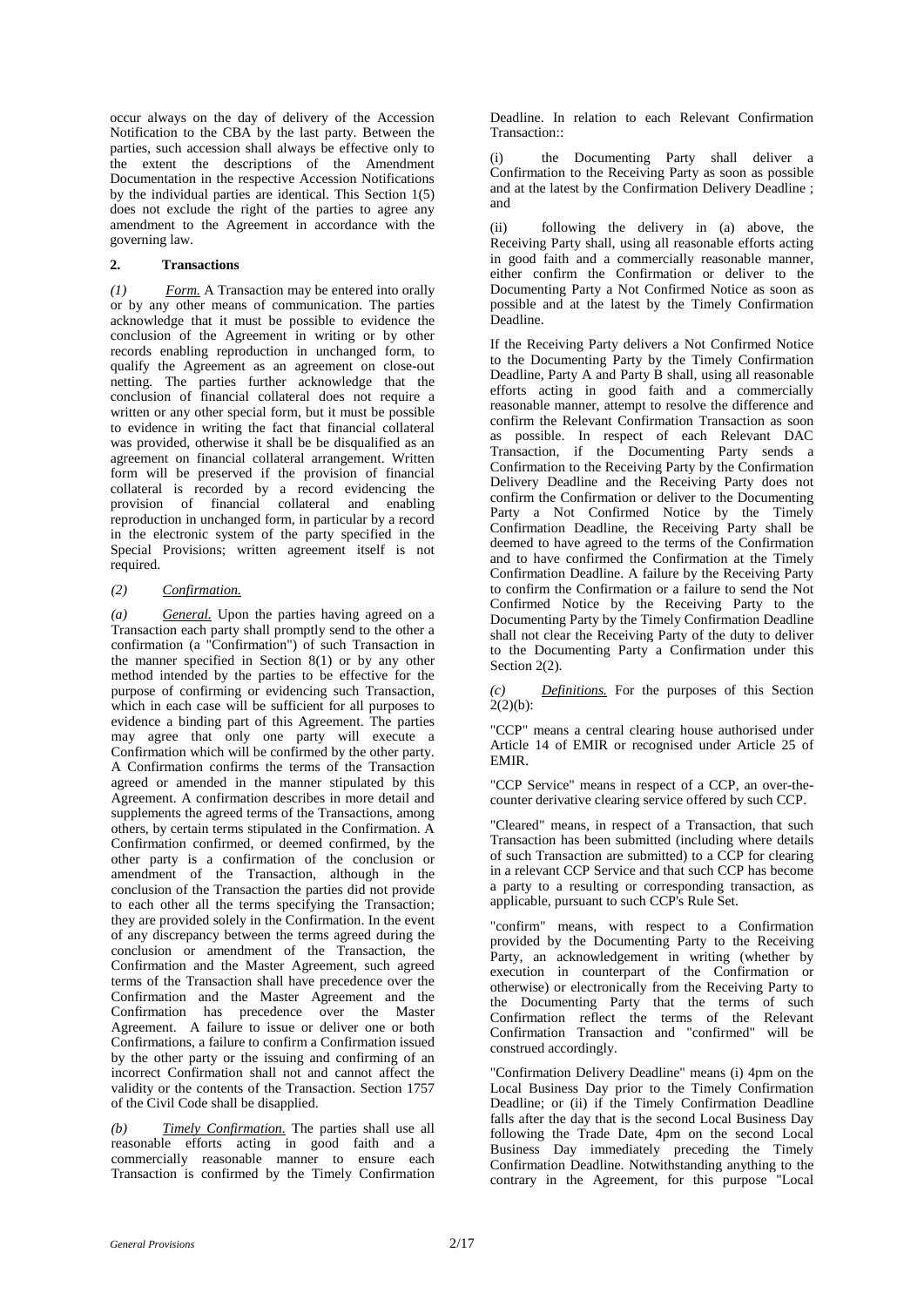Business Day" means a day on which commercial banks and foreign exchange markets are generally open to settle payments in the city in which the office through which the Receiving Party is acting for the purposes of the Relevant Confirmation Transaction is located.

"Documenting Party" means the party designated as the Documenting Party in the Special Provisions.

"Not Confirmed Notice" means, with respect to a Confirmation provided by the Documenting Party, a written notice from the Receiving Party to the Documenting Party stating that the terms of such Confirmation do not accurately reflect the terms of the Transaction, which terms are inaccurate and what such terms should be, in the opinion of the Receiving Party.

"Receiving Party" means the party which is not the Documenting Party.

"Relevant Confirmation Transaction" means any Transaction which is not Cleared and which was entered into on or following the Timely Confirmation Start Date.

"Relevant DAC Transaction" means any Relevant Confirmation Transactions that was entered into based on the Receiving Party's implicit agreement with the confirmation.

"Rule Set" means, with respect to a CCP Service, the relevant rules, conditions, procedures, regulations, standard terms, membership agreements, collateral addenda, notices, guidance, policies or other such documents promulgated by the relevant CCP and amended and supplemented from time to time.

"Timely Confirmation Deadline" means the end of the latest day by which such Relevant Confirmation Transaction must be confirmed in accordance with Article 12 of Chapter VIII of the Commission Delegated Regulation (EU) No 149/2013.

"Timely Confirmation Start Date" means the twentieth day following the day of publication of Article 12 of Chapter VIII of the Commission Delegated Regulation (EU) No 149/2013.

"Trade Date" means the date of execution of the Transaction.

## *(3) Reporting Obligations.*

(a) In respect of any Transaction that is subject to the obligation to report details of derivative contracts that are concluded, modified or terminated to any entity registered as trade repository in accordance with Article 55 of Regulation (EU) No 648/2012 of the European Parliament and of the Council on OTC derivatives, central counterparties and trade repositories ("EMIR") or recognised as a trade repository in accordance with Article 77 of EMIR (a "Trade Repository") or to the European Securities and Markets Authority established by Regulation (EU) No 1095/2010 of the European Parliament and of the Council ("ESMA") in accordance with Article 9 of EMIR ("Reporting Obligation") (for the purpose of this Section 2(3) and Part 6(i) of the Special Provisions "Relevant Transaction"), the parties agree that they will act in good faith to agree the information listed in Table 2 (*Common Data*) of (i) the Annex to the Commission Delegated Regulation (EU) No 148/2013, and (ii) the Annex to the Commission Implementing Regulation (EU) No 1247/2012 ("Reporting Annexes") ("Common Data") before it is reported to the Relevant Trade Repository (as defined in Part 6(i) of the Special Provisions).

(b) If, in respect of any Relevant Transaction(s), only one party (the "Reporting Party") agrees to report the information listed in Table 1 (*Counterparty Data*) of the Reporting Annexes ("Counterparty Data") in relation to both parties and/or the Common Data, the other party (the "Non-Reporting Party"):

- (i) agrees that it will deliver to the Reporting Party the information needed by the Reporting Party in time for the Reporting Party to comply with its obligation under Part 6(i) of the Special Provisions; and
- (ii) represents to the Reporting Party that the information it delivers under Section 2(3)(b)(i) above is, at the time of delivery, true, accurate and complete in every material respect.

(c) If either party identifies an error in any information previously provided to the other party which is material to the Reporting Obligation, such party will notify such other party as soon as reasonably practicable and both parties will use all reasonable efforts in good faith and a commercially reasonable manner to resolve such error.

Any information provided to a Trade Repository or the Relevant Trade Repository (as defined in Part 6(i) of the Special Provisions) for the purposes of complying with the Reporting Obligation is provided without prejudice to any present or future dispute between the parties in relation to the information provided.

#### **3. Payments, Deliveries and Related Definitions**

*(1) Date, Place, Manner.* Each party shall make the payments and deliveries to be made by it at the time, date and place and to the account agreed in respect of the Transaction concerned and in the manner customary for payments or deliveries of the relevant kind. Each payment shall be made in the currency agreed in respect thereof (the "Contractual Currency"), free of all costs and in funds which are freely available on the due date. Each party may change its account for receiving a payment or delivery by giving notice to the other at least ten Business Days prior to the scheduled date for the relevant payment or delivery, unless the other party reasonably objects to such change and gives timely notice thereof.

## *(2) Transfer of Title. Retransfer of Securities.*

*(a) Transfer of Title.* Unless otherwise agreed, any delivery or transfer of securities or book-entry securities ("securities") or other investment instruments and financial instruments (securities and other investment instruments and financial instruments jointly as "Securities") or any other assets (including, in respect of Derivative Transactions, any other underlying assets of such Transactions) by a party to the other pursuant to the Agreement shall constitute a transfer to such other party of the unrestricted title to such Securities and/or assets or, if customary in the place where delivery is to be effected, of a legal position (such as a co-ownership of Securities or another form of beneficial ownership which is the functional equivalent of such title, including, in each case, an unrestricted right to dispose of such Securities and/or assets) and not the creation of a security interest; the use of the terms "margin" or "financial collateral" or "substitution" shall not be construed as indicating an agreement to the contrary. The transferor of any Securities and/or assets shall, accordingly, (i) not retain in respect of those Securities and/or assets any ownership interest, security interest or right to dispose and (ii) execute all documents reasonably required to effect such full transfer.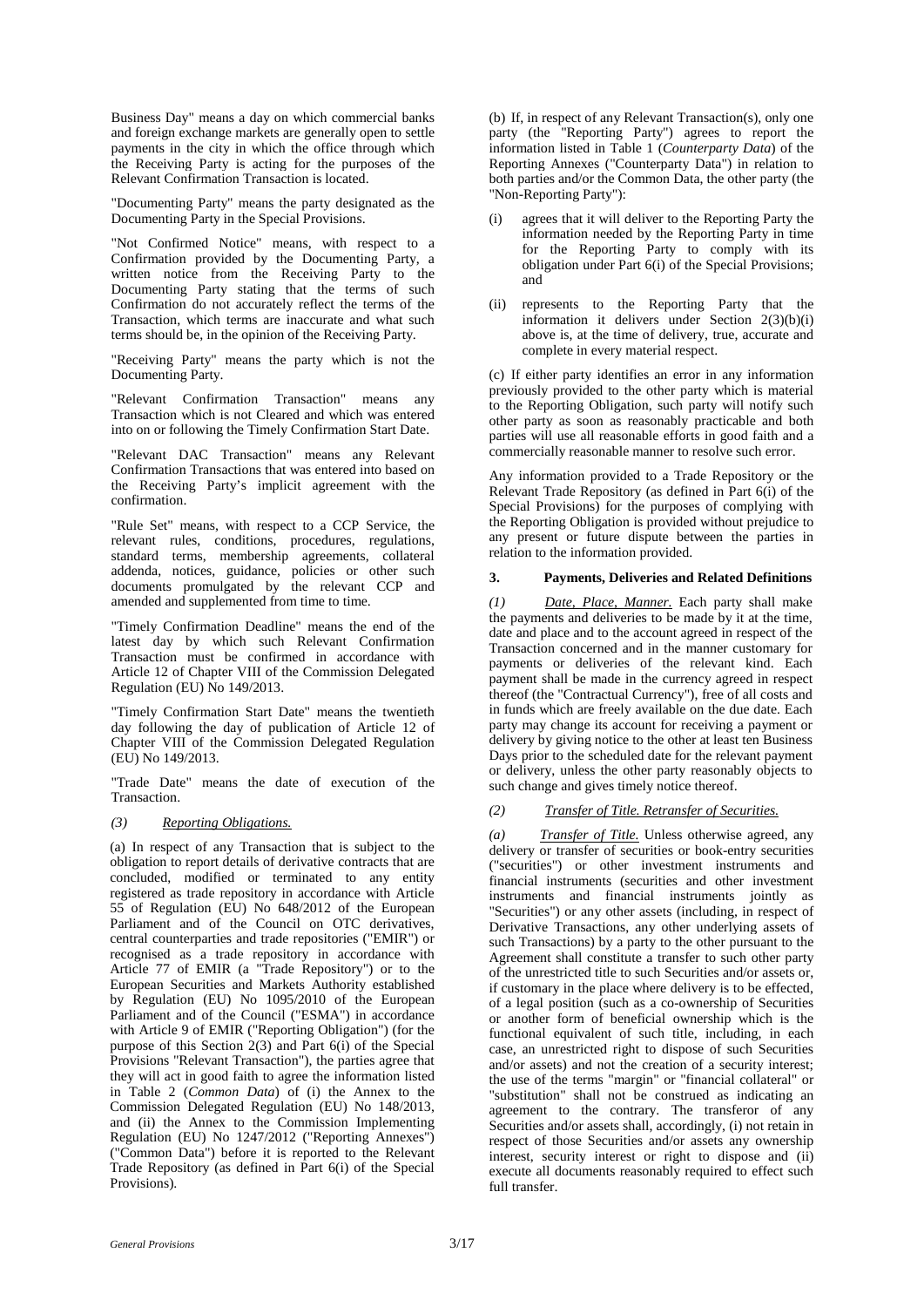*(b) Retransfer of Securities.* A duty to return or retransfer any Securities is a duty to transfer Securities of the same kind as such Securities. Securities are "of the same kind" as other Securities if they are of the same kind, issued by the same issuer, in the same currency, in the same issue or class and of the same type, form (if they can have a different type and/or form) and nominal value (if any), and represent identical rights as such other Securities; if all such other Securities have been redeemed, redenominated, withdrawn, exchanged, converted, subdivided, consolidated or been the subject of an event similar to any of the foregoing, Securities "of the same kind" means the amount of Securities, money and other property (together "Substitute Assets") received in respect of such other Securities as a result of such event (provided that if any sum had to be paid in order to receive such Substitute Assets, a duty to transfer them shall be conditional upon payment by the transferee of such sum to the transferor).

*(3) Conditions Precedent.* Each payment or delivery duty of a party is subject to the conditions precedent that

- (i) no Event of Default or event which by the lapse of time or the giving of notice (or both) may become an Event of Default with respect to the other party has occurred and is continuing and
- (ii) no notice of withdrawal has been given in respect of the relevant Transaction because of a Change of Circumstances.

*(4) Payment Netting.* If on any date both parties would otherwise be required to make payments in the same currency in respect of the same Transaction, the mutual monetary debts shall automatically be set off against each other and the party owing the higher amount shall pay to the other the difference between the amounts owed. The parties may agree that this principle shall apply in respect of two or more Transactions or one or more types of Transactions or that it shall apply also in respect of mutual obligations to deliver things or assets which are fungible with each other. If and so long as a single currency can be expressed in different currency units (such as the euro unit and national currency units under the principles governing the transition to European Economic and Monetary Union), the principle set forth in the first sentence of this subsection shall apply only if both payments are to be made in the same unit.

*(5) Late Payment.* If in respect of a Transaction a party fails to make a payment to the other when due (and, for the avoidance of doubt, without being entitled to withhold such payment), interest, payable on demand, shall accrue (before and after judgment) at the Default Rate on the amount outstanding, calculated for the period from (and including) the due date to (but excluding) the day on which such payment is received.

- "Default Rate" means the higher of
- (a) the Interbank Rate and

(b) the cost to the other party, as certified by it, of funding the relevant amount, in each case plus any interest surcharge which may be agreed in the Special **Provisions** 

"Interbank Rate" means the interbank offered interest rate charged by prime banks to each other for overnight deposits at the place of payment and in the currency of the amount outstanding for each day on which interest is to be charged (being, if an amount in euros is

outstanding, the Euro Overnight Index Average ("EONIA") Rate calculated by the European Central Bank; if an amount in Czech crowns is outstanding, the Czech Overnight Index Average ("CZEONIA") Rate published by the Czech National Bank).

*Business Day Convention*. If any payment or delivery date, any determination or valuation date, any commencement or termination date or any exercise date agreed between the parties which is deemed to be a Business Day is not a Business Day, payments, deliveries, determinations or valuations shall be made or, as the case may be, the commencement date, the termination date or the exercise date shall be deemed to occur, as elected in respect of the relevant Transaction, on

(a) the immediately preceding Business Day ("Preceding"),

(b) the immediately following Business Day ("Following"), or

(c) the immediately following Business Day, unless such day falls in the next calendar month, in which case the relevant payment, delivery, determination or valuation shall be made or, as the case may be, the relevant commencement date, termination date or exercise date shall be deemed to occur on the immediately preceding Business Day ("Modified Following" or "Modified"), provided that failing such election, (b) shall apply, except for the valuation date, for which (a) shall apply..

*(Business Day Definition.* 

(a) "Business Day" means, in the case of payment or delivery, a day (other than a Saturday or a Sunday), on which commercial banks are open for business and simultaneously:

- (i) in relation to any payment in Czech crowns, a day on which all relevant parts of the Czech National Bank system CERTIS are operational to effect such a payment;
- (ii) in relation to any payment in euros a day on which all relevant parts of TARGET are operational to effect such a payment,
- (iii) in relation to any payment in any other currency a day on which commercial banks are open for business (including payments in the currency concerned as well as dealings in foreign exchange and foreign currency deposits) in the place(s) agreed in relation to the relevant Transaction or, if not so agreed, in the place where the relevant account is located and, if different, in the principal financial centre, if any, of the currency of such payment,
- (iv) in relation to any delivery of Securities,

(A) where a Transaction is to be settled through a settlement system for securities, book-entry securities or other similar securities kept in records, a day on which such securities settlement system is open for business in the place where delivery of the Securities is to be effected, and

(B) where a Transaction is to be settled in a way other than (A), a day (other than a Saturday or a Sunday) on which commercial banks are open for business in the place where delivery of the Securities is to be effected,

(v) in relation to any delivery of any assets other than Securities, a day on which commercial banks are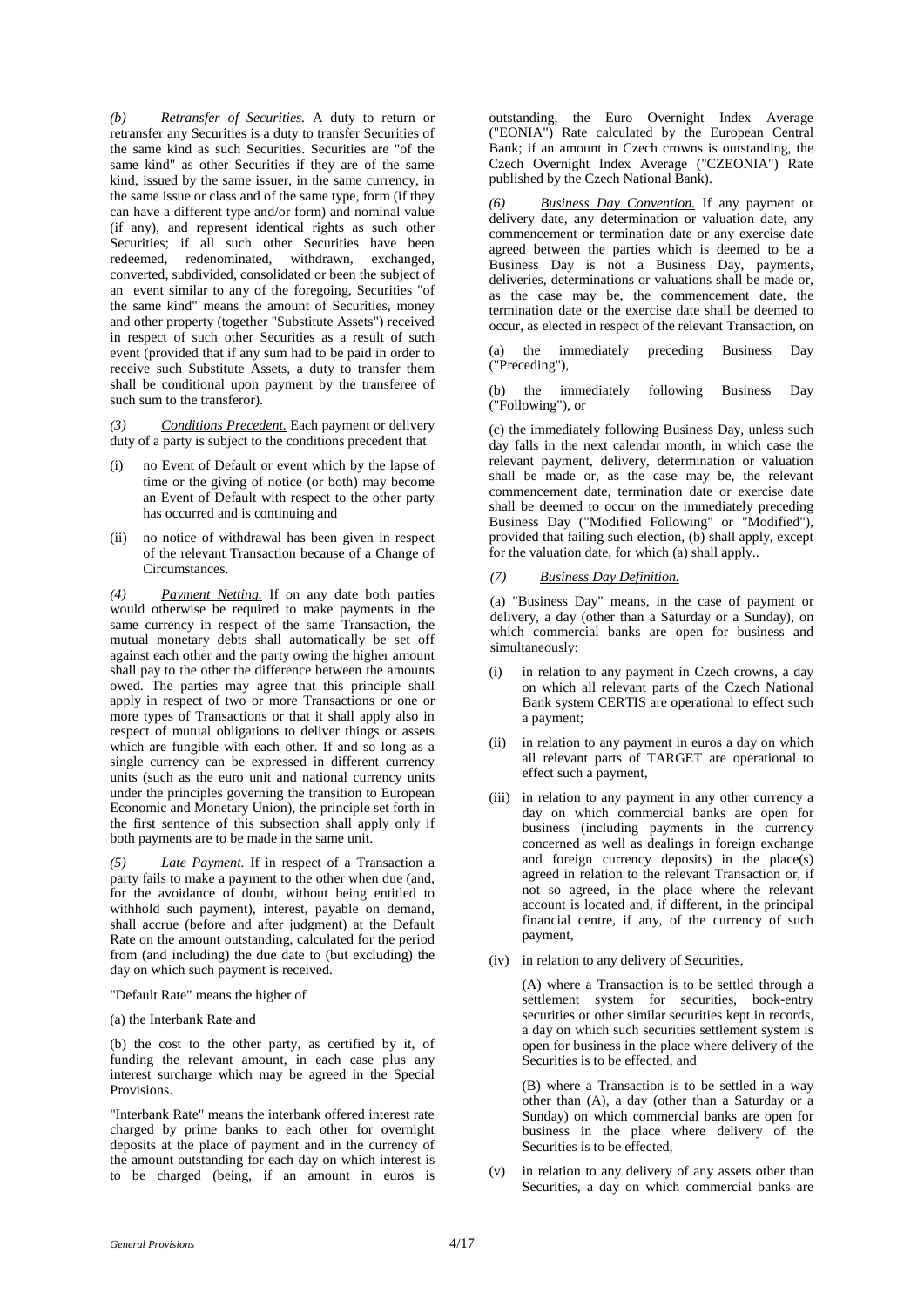open for business in the place where delivery of the relevant assets is to be effected or any other day agreed between the parties in the Confirmation of the relevant Transactions or otherwise,

(b) "Business Day" means, in relation to any valuation, a day (other than a Saturday or a Sunday) on which an upto-date valuation based on the agreed price sources can reasonably be carried out, and

(c) "Business Day" means, in relation to any notice or other communication, a day (other than a Saturday or a Sunday) on which commercial banks are open for business in the city specified in the address provided by the recipient pursuant to Section 8(1).

*(8) Market Value.* "Market Value" means in respect of any Securities as of any time on any date,

(a) the price for such Securities then quoted through and obtainable from a generally recognised source agreed to by the parties and

(b) failing such agreement or such quotation

- (i) if the Securities are accepted for trading on a regulated market and not then suspended, their price last quoted on such regulated market;
- (ii) if the Securities are not accepted for trading on a regulated market, but have, on the main market on which they are traded, the price published or made public by a central bank or an entity of undisputed authority on such day, such price last published or made public; and
- (iii) in any other case, the average of the bid and offer prices for such Securities, as of such time on such date, as established by two leading market participants other than the parties;

in each of the cases listed in (a) and (b) together with (if not included in such price) any interest accrued on such Securities as of that date.

## **4. Taxes**

*(1) Withholding Tax.* If a party is or will be obliged to deduct or withhold an amount for or on account of any tax or other duty from a payment which it is to make, it shall pay to the other party such additional amounts as are necessary to ensure that such other party receives the full amount to which it would have been entitled at the time of such payment if no deduction or withholding had been required. This shall not apply if the tax or duty concerned is imposed or levied

(a) by or on behalf or for the account of the jurisdiction (or a tax authority of or resident in the jurisdiction) in which the Booking Office of the payee (or its place of residence, if the payee is an individual) is located,

(b) pursuant to (directly or indirectly) an obligation imposed by a treaty to which such jurisdiction is a party, or by a regulation or directive enacted under such treaty, or

(c) because the payee has failed to perform its obligation under Section 10(4)(b).

*(2) Documentary Tax.* Subject to Section 10(2), each party shall pay any stamp, documentary or similar tax or duty payable with respect to the Agreement (a "Documentary Tax") and imposed upon it in the jurisdiction in which its Booking Office or place of residence is located and shall indemnify the other party

for any Documentary Tax payable in such jurisdiction and imposed upon the other party, unless the Booking Office of such other party (or its place of residence, if the other party is an individual) is also located in such jurisdiction.

## **5. Representations**

*(1) Representations.* Each party represents to the other, as of the date on which it enters into a Master Agreement and as of each date on which a Transaction is entered into, that:

*(a) Status.* It validly exists under the laws of its organisation or incorporation;

*(b) Corporate Action.* It is duly authorised to execute and deliver, and perform its duties under the Agreement;

*(c) No Violation or Conflict.* The execution, delivery and performance of the Agreement do not violate or conflict with any provision of law, judgment or government or court order applicable to it, or any provision of its constitutional documents;

**Consents.** All governmental and other consents which are required to be obtained by it with respect to the Agreement have been obtained and are in full force and effect;

*(e) Obligations Binding.* Its obligations under the Agreement are valid, effective and enforceable;

*(f) Absence of Certain Events.* No Event of Default or event which by the lapse of time or the giving of notice (or both) may become an Event of Default and, to its knowledge, no Change of Circumstances with respect to it has occurred and is continuing;

*(g) Absence of Litigation.* There is not pending or, to its knowledge, threatened against it any action, suit or proceeding before any court, tribunal, arbitrator or governmental or other authority that is likely to affect the legality, validity, binding effect or enforceability against it of the Agreement or its ability to perform its duties under the Agreement;

*(h) No Reliance.* It has the necessary knowledge and experience to assess the benefits and risks incurred in each Transaction and has not relied for such purpose on the other party;

*(i) Margin.* It has full title to the Securities and money transferred, as margin or collateral, to the other party under the Agreement and that such Securities and money shall be free and clear of any lien, security interest, claim or any other right which may affect the right of the other party to dispose freely of such Securities and money.

*(2) Applicability to Guarantor.* If a third person specified in the Special Provisions or in a Confirmation as Guarantor (a "Guarantor") has, in an instrument specified in the Special Provisions or otherwise agreed between the parties, given a suretyship, guarantee or other security or credit support to secure the monetary debts of either party under the Agreement (a "Guarantee"), then the representations of such party in respect of itself and the Agreement pursuant to subsection 1(a) through (i) shall *mutatis mutandis* apply also to the Guarantor and the Guarantee.

*(3) NFC Representation*.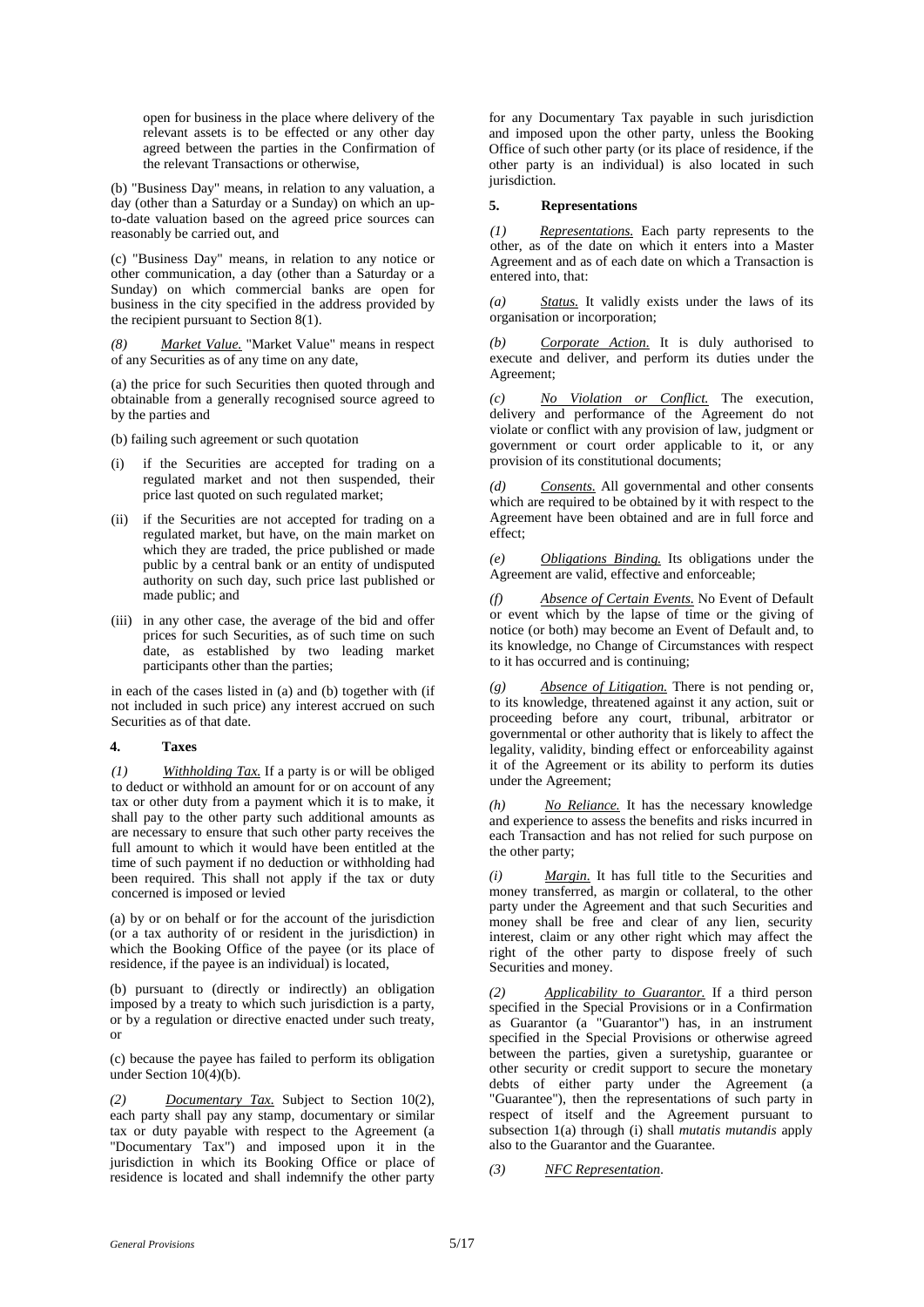*(a) NFC Representation*. Each Representing Party represents to the other party on each date and at each time on which it enters into a Transaction (which representation will be, subject to Section 5(3)(b) below, deemed to be repeated by a Representing Party at all times while such Transaction remains outstanding) that:

 $(i)$  it is either  $(A)$  a non-financial counterparty (as such term is defined in EMIR) or (B) an entity established outside the European Union that, to the best of its knowledge and belief, having given due and proper consideration to its status, would constitute a nonfinancial counterparty (as such term is defined in EMIR) if it were established in the European Union; and

it is not subject to a clearing obligation pursuant to EMIR (or, in respect of an entity under Section  $5(3)(a)(i)(B)$  above, would not be subject to the clearing obligation if it were established in the European Union) in respect of such Transaction. For the purposes of this Section  $5(3)(a)(ii)$  of this representation, it is assumed that the Transaction is of a type that has been declared to be subject to the clearing obligation in accordance with Article 5 of EMIR and is subject to the clearing obligation in accordance with Article 4 of EMIR (whether or not in fact this is the case), and that any transitional provisions in EMIR are ignored.

## *(b) Status and Change of Status*.

(i) From and including the earlier of:

(A) the time at which a Representing Party is specified in the Special Provisions as a NFC + Party; and

(B) the time at which a Representing Party has effectively delivered to the other party a Clearing Status Notice,

in either case, to but excluding the time at which a Representing Party has effectively delivered to the other party a Non-Clearing Status Notice, Section  $5(3)(a)(ii)$  of the NFC Representation is disapplied and does not form part of the NFC Representation in respect of the party which has been specified in the Special Provisions as an NFC+ Party or effectively delivered a Clearing Status Notice.

(ii) From and including the time at which a NFC+ Party has effectively delivered to the other party a Non-Clearing Status Notice, Section 5(3)(a)(ii) of the NFC Representation is applied and will form part of the NFC Representation in respect of the party which has effectively delivered such Non-Clearing Status Notice.

(iii) From and including the time at which a Representing Party has effectively delivered to the other party a Nonrepresentation Notice, Section 5(3)(a)(i) and, where not already disapplied, Section 5(3)(a)(ii) of the NFC Representation is disapplied and does not form part of the NFC Representation in respect of the party which has effectively delivered such Non-representation Notice.

(iv) From and including the time at which a Nonrepresenting Party has effectively delivered to the other party a NFC Representation Notice, Section 5(3)(a)(i) and Section  $5(3)(a)(ii)$  of the NFC Representation are applied in respect of the party which has effectively delivered such NFC Representation Notice.

(v) From and including the time at which a Nonrepresenting Party has effectively delivered to the other party a NFC+ Representation Notice, Section 5(3)(a)(i) of the NFC Representation is applied but Section

 $5(3)(a)(ii)$  of the NFC Representation is not applied and will not form part of the NFC Representation, in either case, in respect of the party which has effectively delivered such NFC+ Representation Notice.

#### *(c) Breach of NFC Representation***.**

If the representation in Section  $5(3)(a)(ii)$  of the NFC Representation proves to have been incorrect or misleading in any material respect when made (or deemed repeated) by a Representing Party, the parties will use all reasonable efforts, negotiating in good faith and a commercially reasonable manner, to:

(A) if the Relevant Transaction Clearing Deadline Date has not occurred in relation to any Relevant Clearable Transaction, (I) agree, implement and apply any amendments or modifications to the terms of such Relevant Clearable Transaction and/or to take any steps, as applicable, to ensure that such Relevant Clearable Transaction is Cleared by the Clearing Deadline Date, including any amendments, modifications and/or steps, as applicable, to ensure the payment of any Balancing Payment Amount under Section  $5(3)(c)(i)(A)(II)$ ; and (II) agree the Balancing Payment Amount, if any, payable between the parties and the date on which any such Balancing Payment Amount is to be paid; and

(B) (I) agree, implement and apply any amendments or modifications to the terms of any Relevant Non-Clearable Transaction, or to any related processes, and/or to take any steps to ensure that the relevant Risk Mitigation Techniques are adhered to in respect of each such Relevant Non-Clearable Transaction from, and including, the Relevant Transaction Risk<br>Mitigation Deadline Date, including any Mitigation Deadline Date, including any amendments, modifications and/or steps, as applicable, to ensure the payment of any Balancing Risk Mitigation Payment Amount under Section  $5(3)(c)(i)(B)(II)$ ; and (II) agree the Balancing Risk Mitigation Payment Amount, if any, payable between the parties and the date on which any such Balancing Risk Mitigation Payment Amount is to be paid.

(ii) If:

(A) subject to Section  $5(3)(c)(vi)$ , any Relevant Clearable Transaction is not Cleared by the Clearing Deadline Date (including, without limitation, as a result of the Clearing Deadline Date occurring before the date on which both parties are aware that the NFC Representation in respect of such Relevant Clearable Transaction was incorrect or misleading in any material respect); or

(B) the Risk Mitigation Techniques are not adhered to in respect of any Relevant Non-Clearable Transaction by the Risk Mitigation Deadline Date,

it will constitute a Change of Circumstances in respect of which (I) such Relevant Transaction(s) will be the sole Transaction(s) affected by such change; and (II) either party will be entitled to withdraw from such Relevant Transaction(s).

(iii) For the purposes of any determination pursuant to Section 7(1) following the designation of an Early Termination Date as a result of this Change of Circumstances: (A) it will be deemed that limbs (i) and (ii) of the NFC Representation apply to the Change of Status Party or Change of Status Parties, as applicable, (whether or not in fact this is the case); and (B) the Transaction Value in relation to the relevant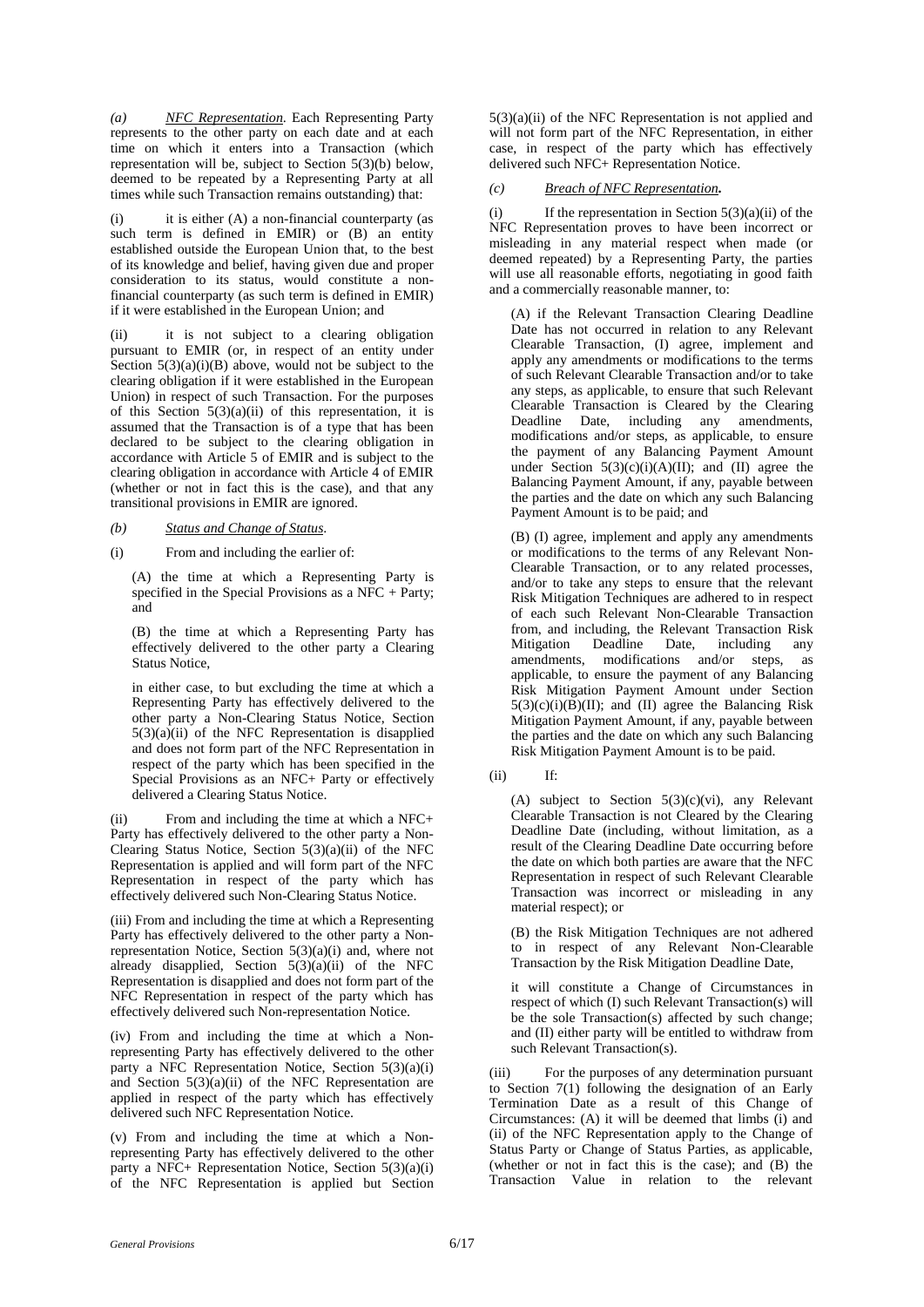Transaction(s) affected by such change will always be the amount equal to the loss incurred (expressed as a positive number) or gain realized (expressed as a negative number) by the Calculation Party as a result of the termination of such Transactions).

(iv) Without prejudice to the rights, powers, remedies and privileges provided by law, neither the making by a party of an incorrect or misleading NFC Representation nor the failure of a party to take any actions required by Section  $5(3)(c)(i)$  to negotiate in good faith and a commercially reasonable manner will constitute an Event of Default under the Agreement.

(v) Failure by a party, for whatever reason, to take any action required by Section  $5(3)(c)(i)$  will not prevent it designating an Early Termination Date as a result of the occurrence of the Change of Circumstances in Section  $5(3)(c)(ii)$ .

(vi) With respect to a Relevant Clearable Transaction and without prejudice to Section  $5(3)(c)(ii)(B)$ , in the event that the parties have taken action under Section  $5(3)(c)(i)$ to ensure that such Relevant Clearable Transaction is Cleared by the Clearing Deadline Date but such Relevant Clearable Transaction is not Cleared by the Clearing Deadline Date for reasons set out in any execution and give-up agreement (howsoever described) between the parties, the consequences of such Relevant Clearable Transaction not being Cleared by the Clearing Deadline Date will be the consequences set out in the relevant execution and give-up agreement (howsoever described) between the parties and the Change of Circumstances in Section  $5(3)(c)(ii)(A)$  will not apply.

*(d) Definitions*. As used in this Section 5(3):

"Balancing Payment Amount" means, with respect to a Relevant Clearable Transaction, the amount, if any, required to be paid between the parties (which, for the avoidance of doubt, may be payable by or to a Change of Status Party) in order to reflect the difference between (1) the pricing of the Relevant Clearable Transaction by reference to the terms of such Relevant Clearable Transaction immediately prior to any amendments or modifications agreed by the parties pursuant to Section  $5(3)(c)(i)(A)(I)$  above and (2) the pricing of the Relevant Clearable Transaction by reference to the terms of such Relevant Clearable Transaction immediately following any amendments or modifications agreed between the parties pursuant to Section  $5(3)(c)(i)(A)(I)$  above.

"Balancing Risk Mitigation Payment Amount" means, with respect to a Relevant Non-Clearable Transaction, the amount, if any, required to be paid between the parties (which, for the avoidance of doubt, may be payable by or to a Change of Status Party) in order to reflect the difference between (1) the pricing of the Relevant Non-Clearable Transaction by reference to the terms of such Relevant Non-Clearable Transaction immediately prior to any amendments or modifications agreed by the parties pursuant to Section  $5(3)(c)(i)(B)(I)$ above and (2) the pricing of the Relevant Non-Clearable Transaction by reference to the terms of such Relevant Non-Clearable Transaction immediately following any amendments or modifications agreed between the parties pursuant to Section  $5(3)(c)(i)(B)(I)$  above.

"CCP" means a central clearing house authorised under Article 14 of EMIR or recognised under Article 25 of EMIR.

"CCP Service" means in respect of a CCP, an over-thecounter derivative clearing service offered by such CCP.

"Change of Status Party" means a Representing Party in respect of which the representation in Section  $5(3)(a)(i)$ of the NFC Representation proves to have been incorrect or misleading in any material respect when made (or deemed repeated) by such Representing Party.

"Cleared" means, in respect of a Transaction, that such Transaction has been submitted (including where details of such Transaction are submitted) to a CCP for clearing in a relevant CCP Service and that such CCP has become a party to a resulting or corresponding transaction, as applicable, pursuant to such CCP's Rule Set.

"Clearing Deadline Date" means the date by which the Relevant Transaction is, or was, required to be Cleared under and in accordance with EMIR.

"Clearing Status Notice" means a notice in writing from a Representing Party to the other party specifying that, in respect of such Representing Party, Section 5(3)(a)(ii) of the NFC Representation is disapplied and will not form part of the NFC Representation.

"effectively delivered" means, with respect to a Clearing Status Notice, Non-Clearing Status Notice, NFC Representation Notice, NFC+ Representation Notice or Non-representation Notice in the manner set out in Section 8(1) provided that: (1) a Clearing Status Notice, Non-Clearing Status Notice, NFC Representation Notice, NFC+ Representation Notice or Non-representation Notice will be delivered to the address details set out for this purpose in the Special Provisions, unless no such address details are specified for this purpose in the Special Provisions in which case it will be delivered to the address details agreed between the parties in respect of the Agreement;; and (2) delivery of a Clearing Status Notice, Non-Clearing Status Notice, NFC Representation Notice, NFC+ Representation Notice or Nonrepresentation Notice will be deemed effective on the date that it is delivered, irrespective of whether such date is a Business Day in the city specified in the address details provided by the recipient of such notice.

"NFC Representation" means the representation set out in Section 5(3)(a) above.

"NFC Representation Notice" means a notice in writing from a Non-representing Party to the other party specifying that, in respect of such Non-representing Party, Section  $5(3)(a)(i)$  and Section  $5(3)(a)(ii)$  of the NFC Representation are applied.

"NFC+ Party" means any party which is specified in the Special Provisions as such or which has effectively delivered to the other party a Clearing Status Notice or a NFC+ Representation Notice and, in either case, in respect of which Section  $5(3)(a)(ii)$  of the NFC Representation has not subsequently been applied or a Non-representation Notice has not subsequently been delivered.

"NFC+ Representation Notice" means a notice in writing from a Non-representing Party to the other party specifying that, in respect of such Non-representing Party, Section 5(3)(a)(i) of the NFC Representation is applied but that Section  $5(3)(a)(ii)$  of the NFC Representation is not applied and will not form part of the NFC Representation.

"Non-Clearing Status Notice" means a notice in writing from a NFC+ Party to the other party specifying that, in respect of such NFC+ Party, Section  $5(3)(a)(ii)$  of the NFC Representation is applied and will form part of the NFC Representation.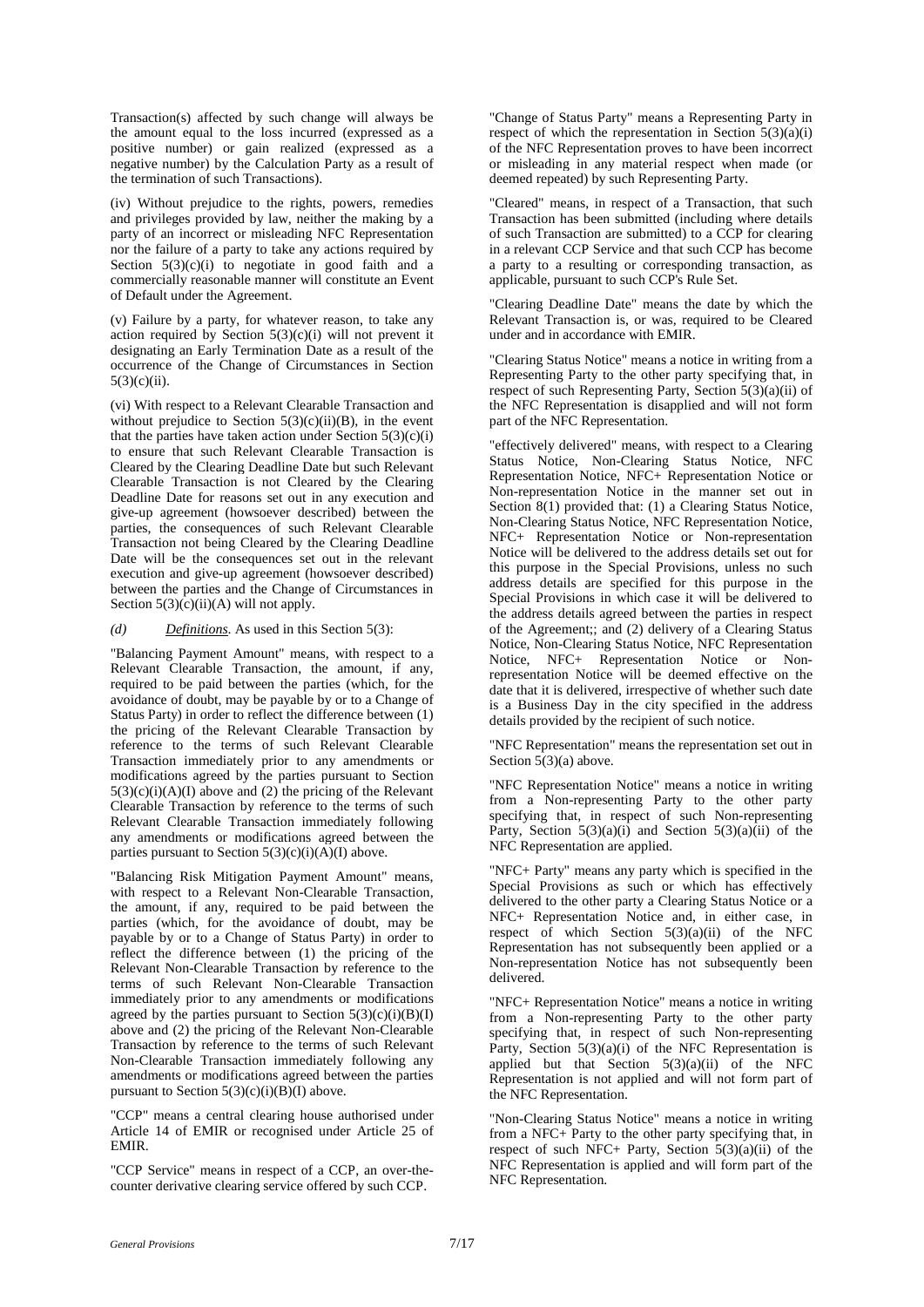"Non-representation Notice" means a notice in writing from a Representing Party to the other party specifying that, in respect of such Representing Party, Section  $5(3)(a)(i)$  and, where not already disapplied, Section  $5(3)(a)(ii)$  of the NFC Representation is disapplied and does not form part of the NFC Representation.

"Non-representing Party" means any party which is specified in the Special Provisions as a party that does not make the NFC Representation and in respect of which the NFC Representation has not subsequently been applied.

"Relevant Clearable Transaction" means any Transaction (1) in respect of which the representation in Section  $5(3)(a)(ii)$  of the NFC Representation was incorrect or misleading in any material respect when made (or deemed repeated) by a Representing Party and (2) which is subject to the clearing obligation pursuant to EMIR.

"Relevant Non-Clearable Transaction" means any Transaction (1) in respect of which the representation in Section  $5(3)(a)(ii)$  of the NFC Representation was incorrect or misleading in any material respect when made (or deemed repeated) by a Representing Party and (2) which is subject to the Risk Mitigation Techniques.

"Relevant Transaction" means any Relevant Non-Clearable Transaction and any Relevant Clearable Transaction.

"Representing Party" means any party which is specified in the Special Provisions as a party making the NFC Representation (which party may include a NFC+ Party) or who has effectively delivered to the other party a NFC Representation Notice or a NFC+ Representation Notice and, in either case, in respect of which the NFC Representation has not subsequently been disapplied.

"Risk Mitigation Deadline Date" means the later of (1) the sixth Business Day following the date on which both parties are aware that the representation in Section  $5(3)(a)(ii)$  of the NFC Representation was incorrect or misleading in any material respect when made (or deemed repeated) by a Representing Party and (2) the last day of any transitional period provided in published official guidance, if any, from ESMA or the European Commission in respect of the implementation of the relevant Risk Mitigation Techniques following the change in status of a non-financial counterparty (as such term is defined in EMIR) or an entity established outside the European Union that would constitute a non-financial counterparty (as such term is defined in EMIR) if it were established in the European Union from an entity not subject to the clearing duty pursuant to EMIR to an entity subject to the clearing obligation pursuant to EMIR.

"Risk Mitigation Techniques" means the risk mitigation techniques for OTC derivative transactions set out in Article 11 of EMIR as supplemented by Chapter VIII of the Commission Delegated Regulation (EU) No 149/2013.

"Rule Set" means, with respect to a CCP Service, the relevant rules, conditions, procedures, regulations, standard terms, membership agreements, collateral addenda, notices, guidance, policies or other such documents promulgated by the relevant CCP and amended and supplemented from time to time.

#### **6. Withdrawal**

- *(1) Withdrawal due to an Event of Default.*
- *(a) Event of Default.* The occurrence of any of the

following events in respect of a party shall constitute an event of default ("Event of Default"):

(i) *Failure to Pay or Deliver.* The party fails to make, when due, any payment or delivery under the Agreement and such failure continues for three Business Days after the day on which notice of such failure is given to the party;

## (ii) *Default in respect of Security Documentation.*

(A) Failure by any party or Guarantor to comply with or perform any agreement or duty to be complied with or performed by it under (i) the provisions on financial collateral under this Agreement; or (ii) a Guarantee (together "Security Documentation"), if such failure is continuing after any applicable grace period has elapsed; if no grace period has been agreed for the compliance with or performance of the respective duty under the Security Documentation, an Event of Default shall occur if such failure is not fully remedied by 2:00pm of the Business Day following the day when the other party invites the Defaulting Party or the Guarantor to remedy the failure; or

(B) such Security Documentation expires or is terminated or ceases to be in full force and effect and enforceable for the purposes of this Agreement; or the security provided under any Security Documentation ceases to exist, deteriorates, is ineffective or enforceable or is declared to be so by the party that provided it or by the Guarantor (in each case other than in accordance with its terms) prior to the satisfaction of all duties of such party under each Transaction to which such Security Documentation relates without the written consent of the other party;

(iii) *Other Breach of Agreement.* The party fails to perform, when due, any other duty under the Agreement and such failure continues for thirty days after the day on which notice of such failure is given to the party;

Misrepresentation. A representation made or repeated or deemed to have been made or repeated by the party or any Guarantor of such party in this Agreement or any Security Documentation proves to have been untrue, incomplete, incorrect or misleading in any material respect when made or repeated or deemed to have been made or repeated;

(v) *Default under Specified Transactions.* The party or any Guarantor of such party

(A) defaults (other than by failing to make a delivery) under a Specified Transaction or any arrangement on the providing or transfer of a security, financial collateral or other credit support relating to a Specified Transaction and, after giving effect to any applicable notice requirement or grace period, such default results in a liquidation of, an acceleration of debts under, or an early termination of, that Specified Transaction; or

(B) defaults, after giving effect to any applicable notice requirement or grace period, in making any payment due on the last payment or exchange date of, or any payment on early termination of, a Specified Transaction (or, if there is no applicable notice requirement or grace period, such default continues for at least one Business Day), provided that such failure is not caused by circumstances which, if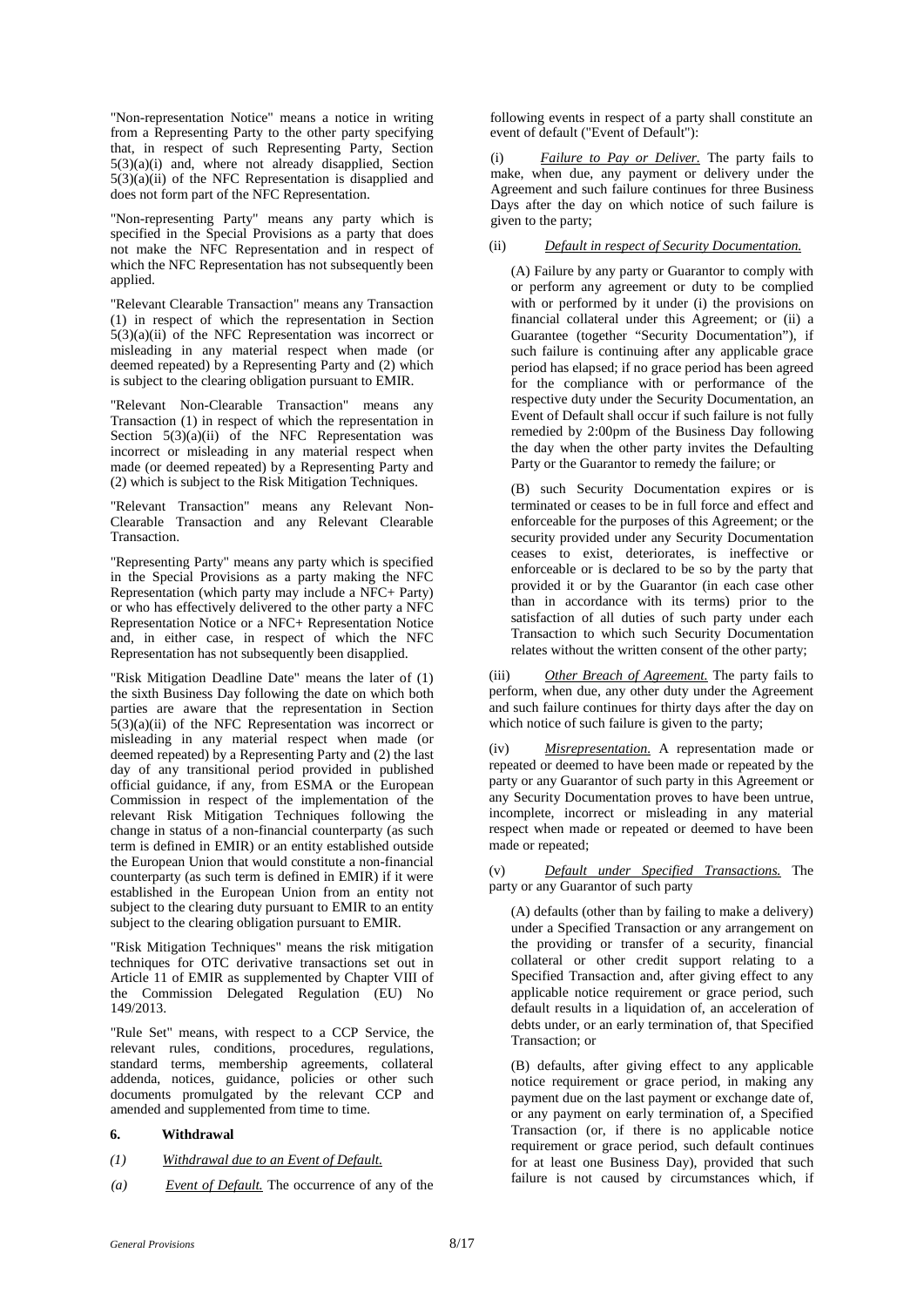occurring under the Agreement, would constitute a Change of Circumstances as described in subsection  $2(a)(ii)$ ; or

(C) defaults in making any delivery due under (including any delivery due on the last delivery or exchange date of) a Specified Transaction or any arrangement on the providing or transfer of a security, financial collateral or other credit support arrangement relating to a Specified Transaction and, after giving effect to any applicable notice requirement or grace period, such default results in a liquidation of, an acceleration of debts under, or an early termination of, all transactions outstanding under the documentation applicable to that Specified Transaction; or

(D) disaffirms, disclaims, repudiates or rejects, in whole or in part, or challenges the validity of, a Specified Transaction or any arrangement on the providing or transfer of a security, financial collateral or other credit support arrangement relating to a Specified Transaction that is, in either case, confirmed or evidenced by a document or other confirming evidence executed and delivered by that party or the Guarantor of that party (or such action is taken by any person or entity appointed or empowered to operate it or act on its behalf).

"Specified Transaction" means, unless otherwise agreed by the parties in the Special Provisions, (a) any transaction (including an agreement with respect to any such transaction) now existing or hereafter entered into between one party to this Agreement (or any Guarantor of such party) and the other party to this Agreement (or any Guarantor of such other party) which is not a Transaction under this Agreement but (i) which is a rate swap transaction, swap option, basis swap, forward rate transaction, commodity swap, commodity option, equity or equity index swap, equity or equity index option, bond option, interest rate option, foreign exchange transaction, currency swap transaction, cross-currency rate swap transaction, currency option, credit protection transaction, credit swap, credit default swap, credit default option, total return swap, credit spread transaction, repurchase transaction, reverse repurchase transaction, buy/sell-back transaction, securities lending transaction, weather index transaction or forward purchase or sale of a security, commodity or other financial instrument or interest (including any option with respect to any of these transactions) or (ii) which is a type of transaction that is similar to any transaction referred to in clause (i) above that is currently, or in the future becomes, recurrently entered into in the financial markets (including terms and conditions incorporated by reference in such agreement) and which is a forward, swap, future, option or other derivative on one or more rates, currencies, commodities, investment securities or other investment instruments, (b) any combination or modification of these transactions and (c) any other transaction identified as a Specified Transaction in this Agreement or the relevant Confirmation, in any case including any security or other credit support or any financial collateral transferred or otherwise provided to secure the respective duties from such transaction.

(vi) *Cross Default.* Any other duty or duties (whether existing, future or conditional) of the party or its Guarantor to pay any amount of money (whether incurred by it as primary or secondary obligor and whether arising from one or more contracts or instruments) in an aggregate amount of not less than the applicable Default Threshold

(A) have become, or may be declared, due and payable prior to the stated maturity thereof as a result of any default or similar event (however described) which has occurred in respect of the party or

(B) have not been performed for more than seven days after their due date.

"Default Threshold" means the amount specified as such in the Special Provisions in respect of a party or, in the absence of such specification, 1 per cent, of such party's equity (meaning the sum of its capital, capital funds, reserve fund, indivisible fund and other profit funds, economic results of previous periods and economic results of the current accounting year, determined in accordance with generally accepted accounting principles applicable to that party, as reported in its most recent published audited financial statements);

(vii) *Restructuring without Assumption.* The party is subject to a Corporate Restructuring and the Successor Entity fails to assume all duties of such party under the Agreement.

"Corporate Restructuring" means, with respect to such party, any consolidation or amalgamation with, or merger into, or demerger, or transfer of all or substantially all assets to, another person, change of legal form, or an agreement providing for any of the foregoing, and

"Successor Entity" means the person which results from, survives or is the transferee in, such Corporate Restructuring;

## (viii) *Insolvency Events.*

(1) The party is dissolved or has a resolution passed for its dissolution (other than, in either case, pursuant to a Corporate Restructuring resulting in a solvent Successor Entity);

(2) the party commences an Insolvency Proceeding against itself or takes any corporate action to authorize such Insolvency Proceeding;

(3) a governmental or judicial authority or self-regulatory organisation having jurisdiction over the party in a Specified Jurisdiction (a "Competent Authority") commences an Insolvency Proceeding with respect to the party;

(4) a Competent Authority takes any action under any bankruptcy, insolvency or similar law or any banking, insurance, collective investments, supplementary pension insurance, pension saving or supplementary pension saving or similar law governing the operation of the party which is likely to prevent the party from performing when due its payment or delivery duties under the Agreement;

(5) a person other than a Competent Authority commences an Insolvency Proceeding against the party in a Specified Jurisdiction and such action (A) results in a Judgment of Insolvency, or (B) is not dismissed or stayed within thirty days following the action or event commencing the Insolvency Proceeding, unless the commencement of such Proceedings by such person or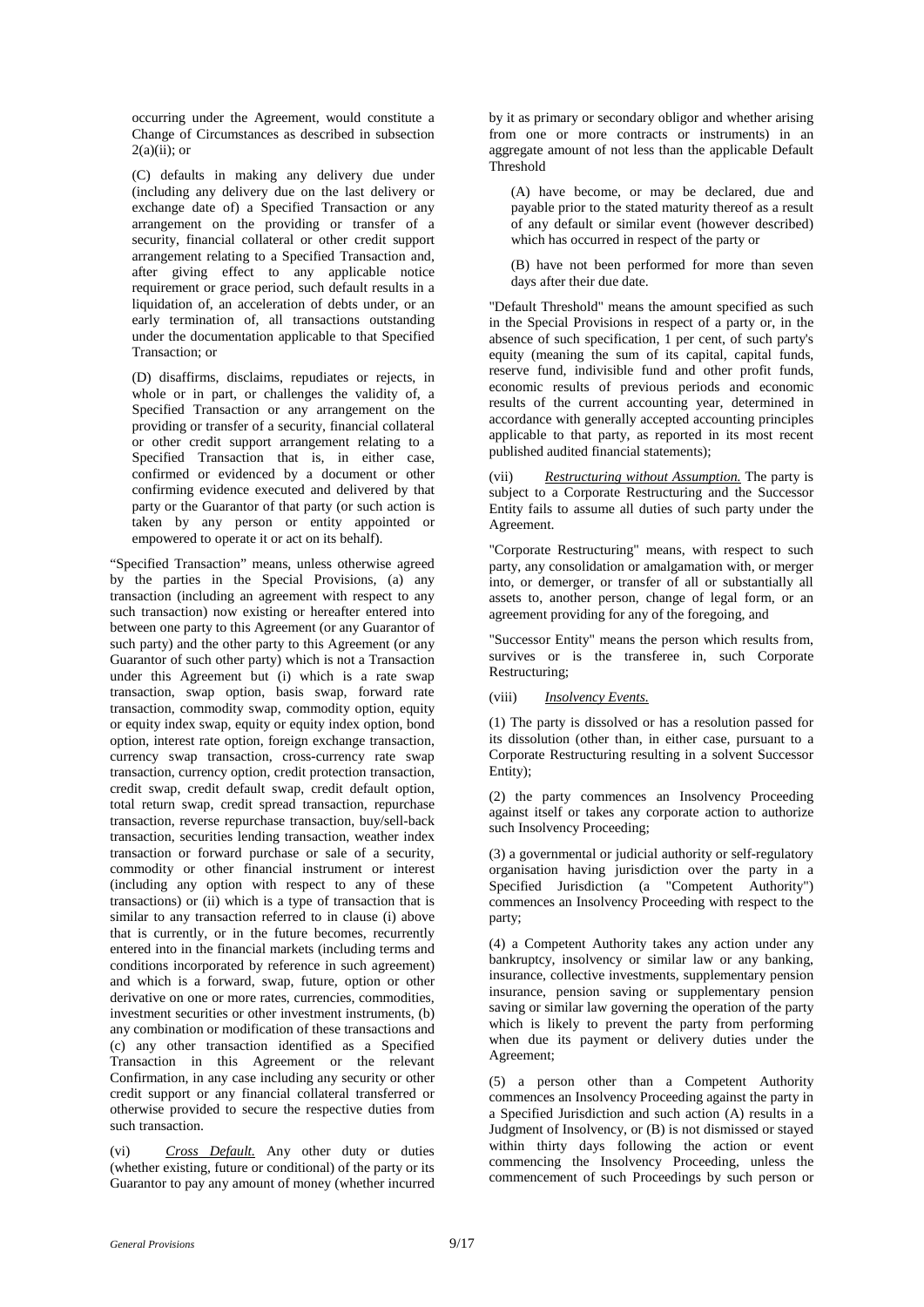under the given circumstances is obviously inadmissible or frivolous;

(6) the party is bankrupt or insolvent as defined under any bankruptcy or insolvency law applicable to it in a Specified Jurisdiction;

(7) the party makes a general assignment for the benefit of, or enters into a composition or amicable settlement with, its creditors generally;

(8) the party is generally unable to pay its debts as they fall due; or

(9) the party causes or is subject to any event which, under the laws of the Specified Jurisdiction, has an effect which is analogous to any of the events specified in Nos. (1) to (8).

"Insolvency Proceeding" means a mandatory or voluntary proceeding seeking a judgment, order or arrangement of insolvency, bankruptcy, composition, amicable bankruptcy, settlement, rehabilitation, reorganisation, administration, dissolution or liquidation with respect to a party or its assets or seeking the appointment of a receiver, liquidator, insolvency or other administrator or similar official for such party or for all or any substantial part its assets under any bankruptcy, insolvency or similar law or any banking, insurance or similar law governing the operation of the party; the expression does not include a solvent corporate reorganisation. An Insolvency Proceeding is "commenced" if a petition to conduct such proceeding is presented to or filed with, or (where no such petition is required) a decision to conduct such proceeding is taken by, a competent court, authority, corporate body or person.

"Judgment of Insolvency" means any judgment, order or arrangement instituting an Insolvency Proceeding.

"Specified Jurisdiction" in relation to a party means the jurisdiction of that party's organisation, incorporation, principal office or residence and any additional jurisdiction that may be specified with respect to that party in the Special Provisions;

(ix) *Repudiation of Duties.* The party or the Guarantor (i) declares that it will not perform; (ii) repudiates; (iii) challenges; or (iv) refuses any material duty under the Agreement, any Specified Transaction or the Security Documentation; (v) or contests its validity (otherwise than as part of a bona fide dispute as to the existence, nature or extent of such duty);

*(b) Withdrawal.* If an Event of Default occurs with respect to a party (the "Defaulting Party") and is continuing, the other party (the "Non-Defaulting Party") may, by giving not more than twenty days' notice specifying the relevant Event of Default, withdraw from all outstanding Transactions, but not from some Transactions or part thereof only, with effect as from a date (the "Early Termination Date") to be designated by it in such notice. The parties may specify in the Special Provisions that all outstanding Transactions shall terminate, and the Early Termination Date shall occur, automatically in the case of an Event of Default mentioned in paragraph  $(a)(viii)(l)$ ,  $(2)$ ,  $(3)$ ,  $(5)(A)$  or, to the extent analogous thereto, (9) as of the moment immediately preceding the time of the relevant event or action.

# *(2) Withdrawal due to Change of Circumstances.*

*(a) Change of Circumstances.* The occurrence of any of the following events or circumstances in respect of a party shall constitute a change of circumstances ("Change of Circumstances"):

Tax Event. As a result of the entry into force of any new law or regulation or of any change in law or any other provision of mandatory effect or change in the application or official interpretation thereof occurring after the date on which a Transaction is entered into, or as a result of a Corporate Restructuring of either party not falling under subsection  $l(a)(vii)$ , the party would, on or before the next due date relating to such Transaction,

(A) be required to pay additional amounts pursuant to Section 4(1) with regard to a payment which it is obliged to make, other than a payment of interest pursuant to Section 3(5), or

(B) receive a payment, other than a payment of interest pursuant to Section 3(5), from which an amount is required to be deducted for or on account of a tax or duty and no additional amount is required to be paid in respect of such tax or duty under Section  $4(1)$ , other than by reason of Section  $4(1)(c)$ ;

(ii) *Illegality. Impossibility.* As a result of the entry into force of any new legislation or regulation or of any change in law or any other provision of mandatory effect or change in the application or official interpretation thereof or, if so specified in the Special Provisions, as a result of an Impossibility Event, in each case occurring after the date on which a Transaction is entered into, it becomes, or is likely to become, unlawful or impossible for the party

(A) to make, or receive, a payment or delivery in respect of such Transaction when due or to punctually comply with any other material duty under the Agreement relating to such Transaction or

(B) to perform any duty to provide margin or collateral as and when required to be provided by it under the Agreement;

"Impossibility Event" means any catastrophe, armed conflict, act of terrorism, riot or any other circumstance beyond the party's reasonable control affecting the operations of the party;

(iii) *Credit Event upon Restructuring.* If "Credit Event Upon Transformation" is specified in the Special Provisions as applying to the party,

(A) such party (the "Respective Party") or any Guarantor of the Respective Party consolidates or amalgamates with, or merges with or into, or transfers all or substantially all its assets to another entity; or

(B) any person or group of cooperating persons or persons acting in concert acquires directly or indirectly (i) the ownership or other similar right to a participation or participations, shares or other participation securities or similar securities of the Respective Party enabling such person or persons to elect a majority of the board of directors or other similar governing body of the Respective Party or (ii) any other direct or indirect ownership interest in the registered capital or voting rights of the Respective Party enabling the person or persons to exercise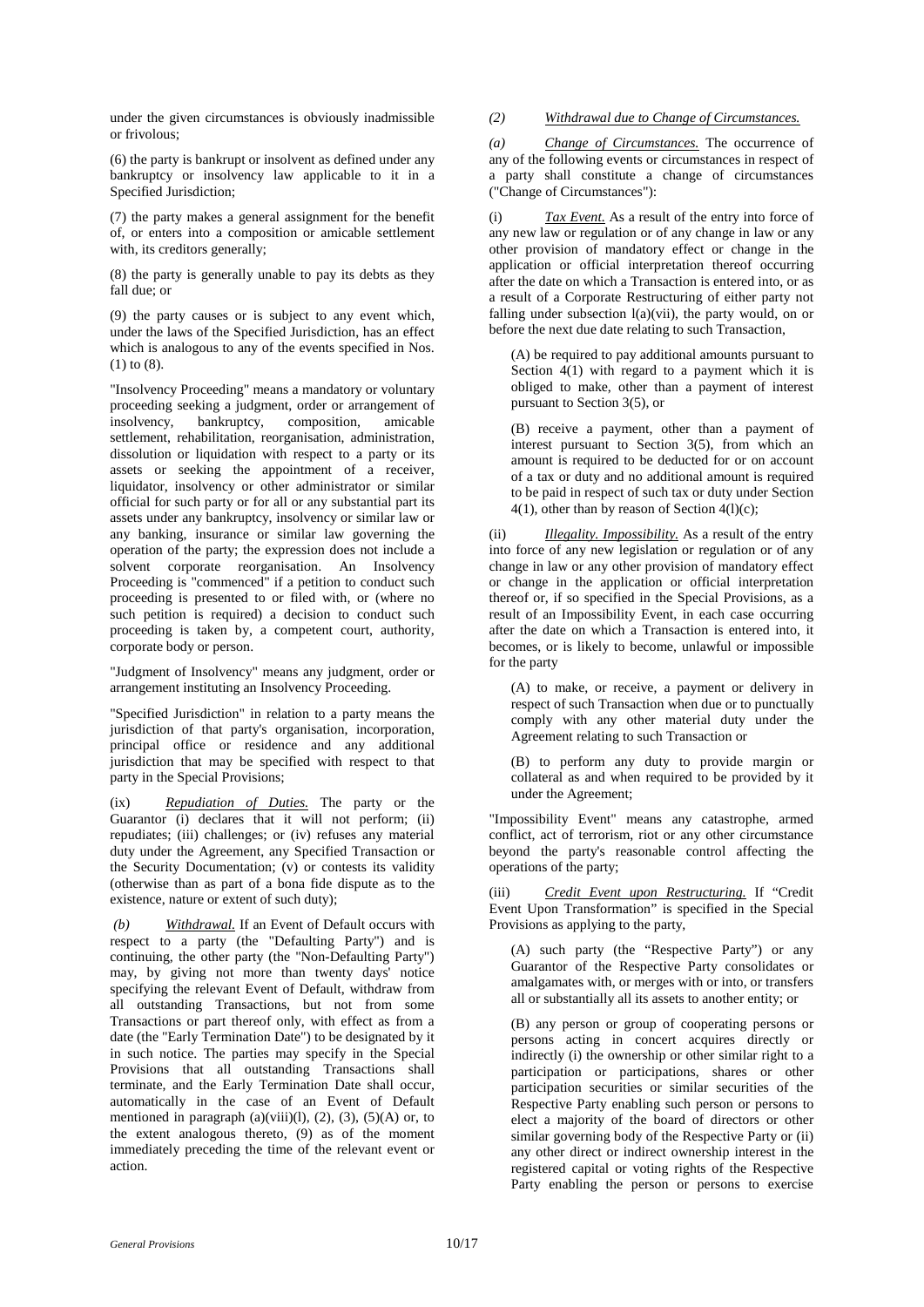control of the Respective Party; or

(C) the Respective Party effects any substantial change in its capital structure by means of the issuance of bonds or other debt securities or bookentry securities or incurrence or guarantee of debt or the issuance of (i) preferred shares or other special types of securities or other securities or book-entry<br>securities convertible into or automatically convertible into or automatically exchangeable for bonds, debt securities or book-entry securities or preferred shares or other special types of shares, or (ii) in the case of entities other than business corporations, any other form of ownership interest,

provided this event does not constitute an event described in Section  $6(1)(a)(vii)$ , but the creditworthiness of the successor entity or the entity to which the assets were<br>transferred is substantially lower than the transferred is substantially lower than the creditworthiness of the Respective Party or such Guarantor immediately before such event (in such an event, the Respective Party or its successor or the entity to which the assets were transferred shall be the Affected Party);

*(b) Withdrawal.* If a Change of Circumstances occurs with respect to a party (the "Affected Party"), the Affected Party in the case of paragraph (a)(i) or (ii), and the other party (the "Non-Affected Party") in the case of paragraph (a)(ii) or (iii) may, subject to the limitations set forth below, by giving not more than twenty days' notice, withdraw from the Transaction or Transactions affected by such change, with effect as from a date (the "Early Termination Date") to be designated by it in such notice, it being understood that, in the case of paragraph (a)(iii), all Transactions are deemed so affected. If, without prejudice to any agreement between the parties on the provision of margin or collateral, either party determines that as a result of such termination its credit exposure under the Agreement to the other party is significantly increased, it may, not later than one week after the effective date of the notice of withdrawal, by giving notice to the other party require such other party to provide, within one week after receipt of such lastmentioned notice, margin or collateral reasonably acceptable to it in such amount as to be at least equal to the increase in credit exposure under the Agreement, as determined by it.

In the cases of paragraph  $(a)(i)$  and  $(ii)$ , the right to withdraw from Transactions shall be subject to the following limitations: (i) the Early Termination Date may not be earlier than thirty days before the date on which the Change of Circumstances becomes effective, and (ii) the Affected Party may, unless it would otherwise be required to pay additional amounts as contemplated by paragraph  $(a)(i)(A)$ , give notice of withdrawal only after a period of thirty days has expired following a notice by it informing the other party of such event and if the situation (if capable of remedy) has not been remedied within such period (by way of an agreed transfer of the affected Transactions to another Booking Office or otherwise).

In the case that an obligation of the respective party to perform its duties out of a Transaction, as a result of an Impossibility Event, shall be ceased by law, the provision of this letter (b), shall apply *mutatis mutandis* in respect of the right of the party to require margin or collateral from the other party as a result of a credit exposure increase towards the other party.

*(3) Applicability to Guarantor.* If a Guarantee has been given with respect to a party and any of the events described in subsections  $l(a)(iii)$  through  $(ix)$  and  $2(a)$ occurs with respect to the relevant Guarantor or such Guarantee, the occurrence of such event shall have the same effect as if it had occurred with respect to such party or the Agreement, respectively.

*<i>Effect of Withdrawal*. In the event of a withdrawal from outstanding Transactions pursuant to this Section 6 or other discharge of duties of outstanding Transactions in any manner other than performance, setoff, lapse of time, agreement or as a result of a fact stipulated in Section  $6(2)(a)(ii)$ , neither party shall be obliged to make any further payment or delivery under the terminated Transactions which would have become due on or after the Early Termination Date or to provide or return margin or collateral which would otherwise be required to be provided or returned under the Agreement and related to the terminated Transaction(s). These duties shall be replaced by an obligation of either party to pay the Final Settlement Amount in accordance with Section 7.

To avoid any doubts, the Agreement shall not be terminated upon withdrawal from outstanding Transactions pursuant to Section 6 and no obligation or obligations of the parties of this Agreement shall be cancelled from the beginning. The parties have agreed that they shall not return to each other any performance, payment or delivery made before the withdrawal from any Transaction or Transactions.

*(5) Event of Default and Change of Circumstances.* If an event or circumstance which would otherwise constitute or give rise to an Event of Default also constitutes a Change of Circumstances as referred to in subsection  $2(a)(ii)$ , it will be treated as a Change of Circumstances and will not constitute an Event of Default, except that any event as described in subsection l(a)(viii) will always be treated as an Event of Default and not as a Change of Circumstances.

*(6) Risk of a Change of Circumstances.* Both parties accept the risk of a change of circumstances under Section 1765(2) of the Civil Code.

## **7. Final Settlement Amount**

## *(1) Calculation.*

*(a) Procedure and Bases of Calculation.* Upon withdrawal pursuant to Section 6, the Non-Defaulting Party or, as the case may be, the Non-Affected Party or, if there are two Affected Parties, each party (each the "Calculation Party") shall as soon as reasonably possible calculate the Final Settlement Amount.

"Final Settlement Amount" means, subject to subsection 2(b)(i), the amount determined by the Calculation Party to be equal to, as of the Early Termination Date,

(A) the sum of all Transaction Values which are positive for it, the Amounts Due owed to it and its Margin Claims less

(B) the sum of the absolute amounts of all Transaction Values which are negative for it, the Amounts Due owed by it and the Margin Claims of the other party;

"Amounts Due" owed by a party means the sum of (i) any amounts that were required to be paid by such party under any Transaction, but not paid, (ii) the Default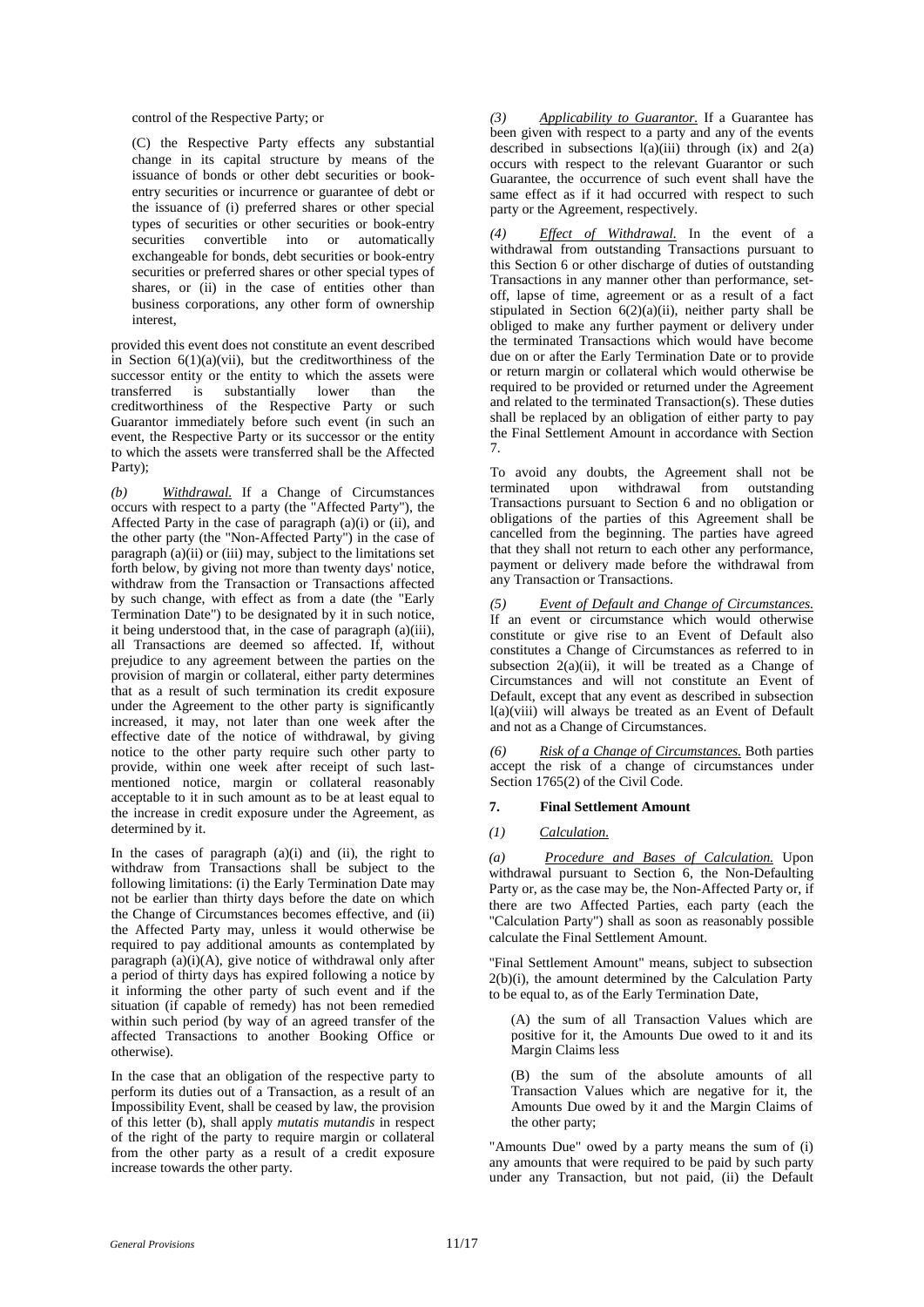Value, as of the agreed delivery date, of each asset that was required to be delivered by such party under any Transaction, but not delivered (in either case regardless of whether or not the party was entitled to withhold such payment or delivery, by virtue of Section 3(3) or for any other reason) and (iii) interest on the amounts specified in (i) and (ii) from (and including) the due date of the relevant payment or delivery to (but excluding) the Early Termination Date at the Interbank Rate or, if Section 3(5) is applicable, the Default Rate; Margin Claims shall be disregarded for the determination of Amounts Due;

"Default Value" means, in respect of any things or assets (including Securities or, in respect of Derivative Transactions, any other underlying assets of such Transactions) on any given date, an amount equal to

(A) if the things or assets are or were to be delivered by the Calculation Party, the net proceeds (after deducting fees and expenses) which the Calculation Party has or could have reasonably received when selling things or assets of the same kind and quantity in the market on such date,

(B) if the things or assets are or were to be delivered to the Calculation Party, the cost (including fees and expenses) which the Calculation Party has or would have reasonably incurred in purchasing things or assets of the same kind and quantity in the market on such date, and

(C) if a market price for such things or assets cannot be determined, an amount which the Calculation Party determines in good faith to be its total losses and costs (or gains, in which case expressed as a negative number) in connection with such things or assets;

"Margin Claims" means, as of the Early Termination Date, the aggregate of the amount of cash paid and the Default Value of Securities transferred, as margin or collateral, by a party and not repaid or retransferred to it, plus any interest accrued on such cash at the rate agreed in respect thereof;

"Transaction Value" means, with respect to any Transaction or group of Transactions, an amount equal to, at the option of the Calculation Party, (i) the loss incurred (expressed as a positive number) or gain realized (expressed as a negative number) by the Calculation Party as a result of the termination of such Transactions), or (ii) the arithmetic mean of the quotations for replacement or hedge transactions on the Quotation Date obtained by the Calculation Party from not less than two leading market participants. In the case of (ii), each such quotation shall be expressed as the amount which the market participant would pay or receive on the Quotation Date if such market participant were to assume, as from the Quotation Date, the rights and duties of the other party (or their economic equivalent) under the relevant Transactions); the resulting amount shall be expressed as a positive number if it would be payable to the market participant, and shall otherwise be expressed as a negative number. If, in such case, no or only one quotation can reasonably be obtained, the Transaction Value shall be determined pursuant to (i).

"Quotation Date" means the Early Termination Date, except that in the event of an automatic termination as provided in Section 6(l)(b), the Quotation Date shall be the date designated as such by the Non-Defaulting Party, which shall be not later than the fifth Business Day after

the day on which the Non-Defaulting Party became aware of the event which caused such automatic termination.

*(b) Conversion.* Any Amounts Due, Default Value, Margin Claims and Transaction Value not expressed in the Base Currency shall be converted into the Base Currency at the Applicable Exchange Rate.

"Base Currency" means the Czech crown, unless otherwise agreed.

"Applicable Exchange Rate" means the arithmetic mean of the respective rates at which the person calculating or converting an amount pursuant to the Agreement is reasonably able to (i) purchase the relevant other currency with, and (ii) sell such currency for, the Base Currency on the date as of which such amount is calculated or converted.

#### *(2) Monetary Debts.*

*(a) One Calculation Party.* If one party only acts as Calculation Party, the Final Settlement Amount, as calculated by it, shall be paid (i) to that party by the other party if it is a positive number and (ii) by that party to the other party if it is a negative number; in the latter case the amount payable shall be the absolute value of the Final Settlement Amount.

*(b) Two Calculation Parties.* If both parties act as Calculation Party and their calculations of the Final Settlement Amount differ from each other, the Final Settlement Amount shall (i) be equal to one-half of the difference between the amounts so calculated by both parties (such difference being, for the avoidance of doubt, the sum of the absolute values of such amounts if one is positive and the other negative) and (ii) be paid by the party which has calculated a negative or the lower positive amount. Each Calculation Party shall, for the avoidance of doubt, calculate the Final Settlement Amount as provided in the previous sentence from its own perspective.

#### *(3) Notification and Due Date.*

*(a) Notification.* The Calculation Party shall notify as soon as reasonably possible the other party of the Final Settlement Amount calculated by it and provide to such other party a statement setting forth in reasonable detail the basis upon which the Final Settlement Amount was determined.

*(b) Due Date.* The Final Settlement Amount shall be payable immediately upon receipt of the notification mentioned in paragraph (a) if termination occurs as a result of an Event of Default, and otherwise within two Business Days following such receipt, but in either case not before the Early Termination Date. It shall bear interest as from the Early Termination Date to the date on which the payment is due at the Interbank Rate and thereafter at the Default Rate.

Set-Off. The Non-Defaulting Party may set off its duty (if any) to pay the Final Settlement Amount against any actual or contingent claims ("Counterclaims") which it has against the Defaulting Party on any legal grounds whatsoever (including by virtue of any financing or other contract). For the purpose of calculating the value of the Counterclaims, the Non-Defaulting Party shall,

(i) to the extent that they are not payable in the Base Currency, convert them into the Base Currency at the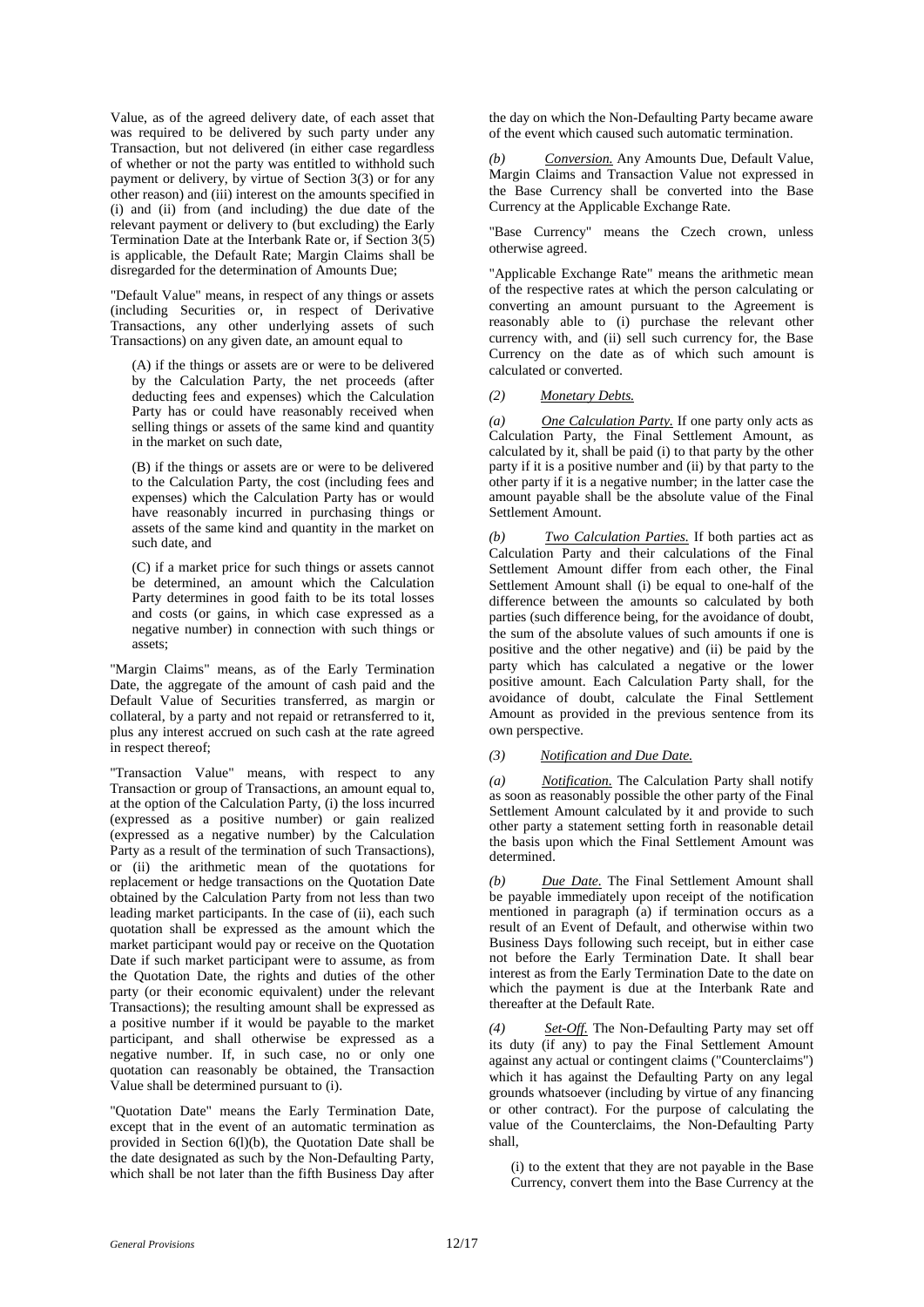Applicable Exchange Rate,

(ii) to the extent that they are contingent or unascertained, take into account for such calculation their potential amount, if ascertainable, or otherwise a reasonable estimate thereof; the procedure pursuant to paragraph 1(a) of this Section shall apply accordingly,

(iii) to the extent that they are claims other than for the payment of money, determine their value in money and convert them into a money claim expressed in the Base Currency and

(iv) to the extent that they are not yet due and payable, determine their present value (also having regard to interest claims).

The provisions of this subsection 4 relating to Counterclaims of a Non-Defaulting Party against a Defaulting Party shall apply *mutatis mutandis* to Counterclaims of a Non-Affected Party against an Affected Party if termination occurred pursuant to Section  $6(2)(a)(ii)$  or (iii).

## **8. Notices**

*(1) Manner of Giving Notices.* Unless otherwise specified in the Agreement, any notice or other communication in respect of this Agreement shall be made by personal delivery, letter, telex, telefax, registered or similar mail, e-mail or or any electronic messaging system agreed to by the parties in the Special Provisions to the address or number or in accordance with the electronic messaging system or e-mail details provided; written form is not required.

*(2) Effectiveness.* Any notice or other communication in respect of this Agreement may be given in any manner described in Paragraph 1 (except that a notice or other communication under Section 6 or 7 may not be given by electronic messaging system or email) and shall be deemed effective

(a) if made by personal delivery and by letter, on the date of delivery and receipt by the addressee,

(b) if made by telex, on the date receipt by the sender of the addressee's answerback at the end of transmission,

(c) if made by telefax, on the date when received by a responsible employee of the addressee in legible form (the parties have agreed that the burden of proof of receipt will be on the sender and for proving receipt there will not be sufficient the transmission report created by the sender's fax machine;

(d) if made by registered mail (by air mail if to abroad) or similar mail (with delivery confirmation), on the date of delivery or attempted delivery;

(e) if made by an electronic messaging system, on the date of receipt by the addressee;

(f) if made by e-mail, on the day of delivery,

provided that if such delivery (or attempted delivery) occurs on a non-Business Day, if the communication is delivered (or its delivery is attempted) or received after the close of business on a Business Day, the communication shall be considered made and shall take effect on the first following day that is a Business Day.

*(3) Change of Address.* Either party may by notice

to the other change the address, telex or telefax number or electronic messaging system details or e-mail details at which notices or other communications are to be given to it.

# **9. Booking Offices**

*(1) Extent of Duties.* If a party enters into a Transaction through a Booking Office other than its principal office, its obligations in respect of that Transaction shall constitute duties of such party as a whole, to the same extent as if they had been entered through such party's principal office. Such party shall not be obliged, however, to perform such duties through any of its other offices if performance through that Booking Office is unlawful or impossible by virtue of any of the events described in Section 6(2)(a)(ii).

*(2) Change of Booking Office.* Neither party may change a Booking Office without the prior written consent of the other party.

*(3) Definition.* "Booking Office" of a party means the office agreed by the parties through which such party is acting for the relevant Transaction, provided that if no such office is agreed in respect of a party, such party's principal office (or, in the absence of a principal office, such party's registered office or place of residence) shall be deemed to be the Booking Office.

# **10. Miscellaneous**

*(1) Transfer of Rights and Duties.* No rights or duties under the Agreement neither the entire Agreement may be transferred, charged or otherwise disposed of to or in favour of any third person without the prior consent of the other party given in the Special Provisions or in the manner specified in Section 8(1), except that no such consent shall be required in the case of a transfer of all or substantially all assets of a party in connection with a Corporate Restructuring which does not involve a change of the tax status relevant to the Agreement and does not otherwise adversely affect the interests of the other party to any significant extent.

The limitation provided in the preceding sentence shall not apply to a party's right to receive the Final Settlement Amount or to be indemnified pursuant to subsection 2.

*(2) Expenses.* A Defaulting Party and a party failing to make a payment or delivery when due shall on demand indemnify the other party for all reasonable expenses, including legal fees, incurred by the other party for the enforcement or protection of its rights under the Agreement in connection with an Event of Default or such failure.

*(3) Recording.* Each party (i) may electronically or otherwise record telephone conversations of the parties in connection with the Agreement or any potential Transaction, (ii) agrees that recordings may be submitted in evidence in any Proceedings relating to the Agreement or any potential Transaction and (iii). shall give notice of such potential recording and using as evidence to its relevant personnel and obtain any consent that may be legally required before permitting such personnel to conduct such telephone conversations.

*(4) Documents.* So long as either party has or may have any obligation under the Agreement, each party shall, if it is reasonably able and legally in a position to do so and would not thereby materially prejudice its legal or commercial position, promptly make available to the other or to any appropriate government or taxing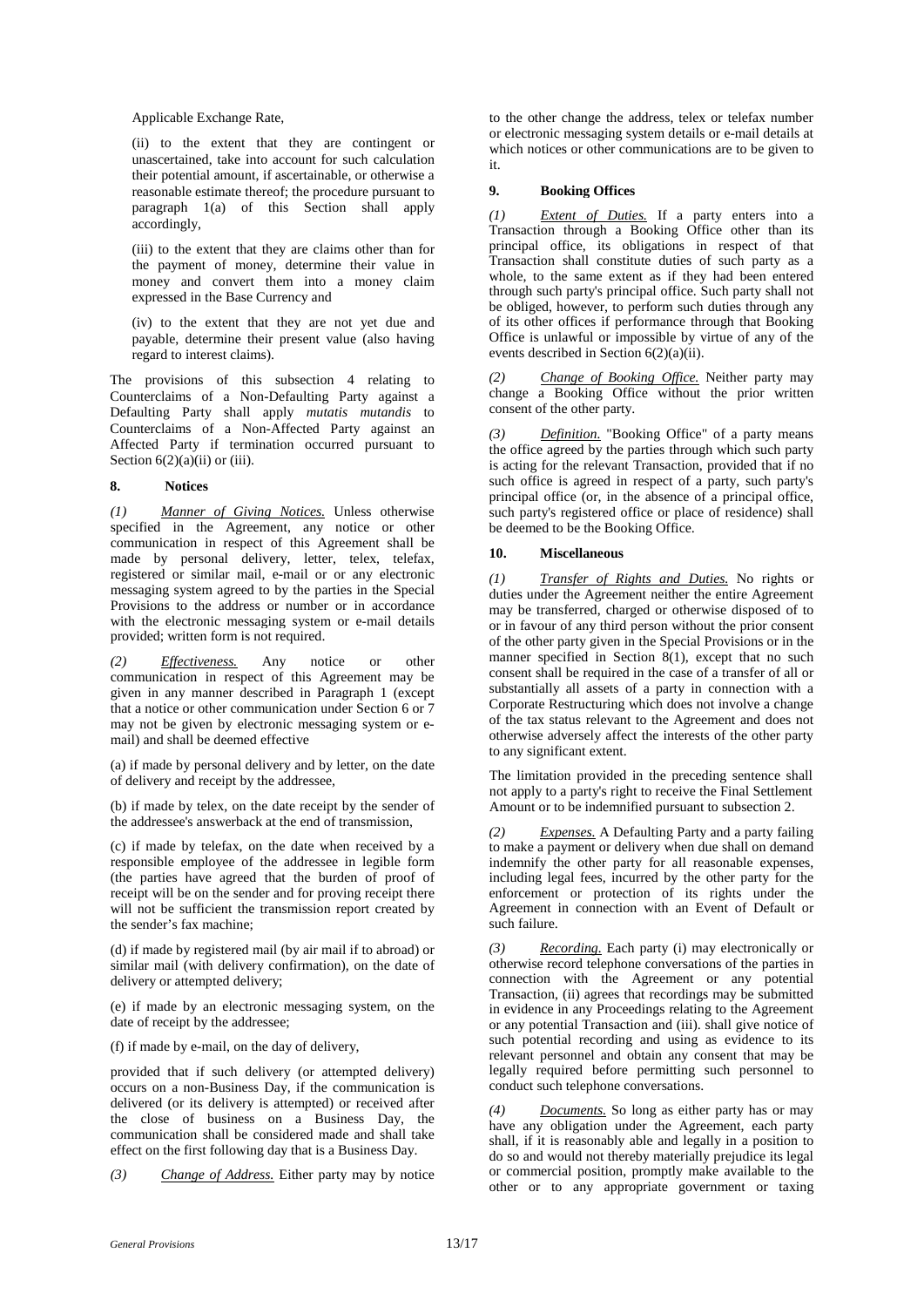authority any form, certificate or other document (properly completed and, where appropriate, certified) that is either

(a) specified in the Agreement, or

(b) reasonably requested in writing in order to allow the other party to make a payment under the Agreement without any deduction or withholding for or on account of any tax or other duty, or with such deduction or withholding at a reduced rate.

*(5) Remedies.* The rights and remedies provided in the Agreement are cumulative and not exclusive of any rights and remedies provided by law.

*(6) No Waiver.* A failure or delay in exercising (and any partial exercise of) any right or remedy under the Agreement shall not operate as a waiver (or partial waiver) of, and accordingly not preclude or limit any future exercise of, that right or remedy.

*(7) Termination by notice.* The Agreement may be terminated by either party upon the giving of not less than twenty days' notice to the other party. Notwithstanding such notice, any Transaction then outstanding shall continue to be subject to the provisions of the Agreement and to that extent the effect of the termination shall occur only when all duties under the last such Transaction shall have been performed.

*(8) Contractual Currency.* If for any reason a payment is made in a currency other than the Contractual Currency and the amount so paid, converted into the Contractual Currency at the exchange rate prevailing at the time of such payment for the sale of such other currency against the Contractual Currency, as reasonably determined by the payee, falls short of the amount in the Contractual Currency payable under the Agreement, the party owing such amount shall, as a separate and independent obligation, immediately compensate the other party for the shortfall.

*(9) Previous Transactions.* Transactions entered into prior to the effective date of a Master Agreement will be subject to such Master Agreement, individually or by category, to the extent provided in the Special Provisions. The rights and obligations of the parties under the Transactions entered into prior to the effective date of the Master Agreement shall be changed to the extent arising from that Master Agreement.

# *(10) Agency Transactions.*

*(a) Conditions.* If agreed in the Special Provisions, a party may enter into a Transaction (an "Agency Transaction") as agent (the "Agent") for a third person (a "Principal") but only if (i) the party has authority on behalf of that Principal to enter into the Transaction, to perform on behalf of that Principal all of that Principal's obligations and to accept performance of the obligations of the other party and receive all notices and other communications under the Agreement and (ii) when entering into the Transaction and in the relevant Confirmation the party specifies that it is acting as Agent in respect of the Transaction and discloses to the other party the identity of the Principal. If these conditions are not fully satisfied, the party shall be deemed to act as principal.

*(b) Information on Certain Events.* Each party undertakes that, if it enters as Agent into an Agency Transaction, forthwith upon becoming aware (i) of any event or circumstance which constitutes an event as

described in Section  $6(1)(a)(viii)$  with respect to the relevant Principal or (ii) of any breach of any of the representations given in Section 5 and paragraph (f) below or of any event or circumstance which has the result that any such representation would be incorrect on the date as of which it was made, it will inform the other party of that fact and will, if so required by the other party, furnish the other party with such additional information as the other party may reasonably request.

*(c) Parties.* Each Agency Transaction shall be a transaction solely between the relevant Principal and the other party. All provisions of the Agreement shall apply separately as between the other party and each Principal for whom the Agent has entered into an Agency Transaction, as if each such Principal were a party to a separate Agreement with the other party, except as provided in paragraph (d) below. A Process Agent appointed by the Agent shall be a Process Agent also for each Principal.

*(d) Notice of Withdrawal.* If an Event of Default or a Change of Circumstances described in Section  $6(2)(a)(ii)$  or (iii) occurs with respect to the Agent, the other party may withdraw from Transactions pursuant to Section  $6(1)(b)$  or  $6(2)(b)$ , respectively, to the Principal with the same effect as if an Event of Default or Change of Circumstances, respectively, had occurred with respect to the Principal.

*(e) Own Account Transactions.* The foregoing provisions do not affect the operation of the Agreement between the parties hereto in respect of any Transactions into which the Agent may enter on its own account as a principal.

*(f) Representation.* Each party acting as Agent represents to the other in its own name and in the name of the Principal that it will, on each occasion on which it enters or purports to enter into an Agency Transaction, have the authority as described in subsection 10(a)(i) on behalf of the person whom it specifies as the Principal in respect of that Agency Transaction.

*(11) Severability.* In the event that any provision of the Agreement is invalid, illegal, ineffective or unenforceable under the law of any jurisdiction, the validity, legality and enforceability of the remaining provisions in the Agreement under the law of such jurisdiction, and the validity, effectiveness and enforceability of such and any other provisions under the law of any other jurisdiction shall not in any way be affected thereby. The parties shall, in such event, in good faith negotiate a valid provision the economic effect of which comes as close as possible to that of the invalid, illegal, ineffective or unenforceable provisions.

## *(12) Portfolio Reconciliation and Dispute Resolution.*

(a) *Agreement to Reconcile Portfolio Data*. The parties agree to reconcile portfolios as required by the portfolio reconciliation risk mitigation techniques for OTC derivative transactions set out in Article 11(1)(b) of EMIR as supplemented by Article 13 of Chapter VIII of the Commission Delegated Regulation (EU) No 149/2013 ("Portfolio Reconciliation Risk Mitigation Techniques").

*(i) One-way Delivery of Portfolio Data*. If one party is specified in the Special Provisions as a Portfolio Data Sending Entity and the other party is specified in the Special Provisions as a Portfolio Data Receiving Entity: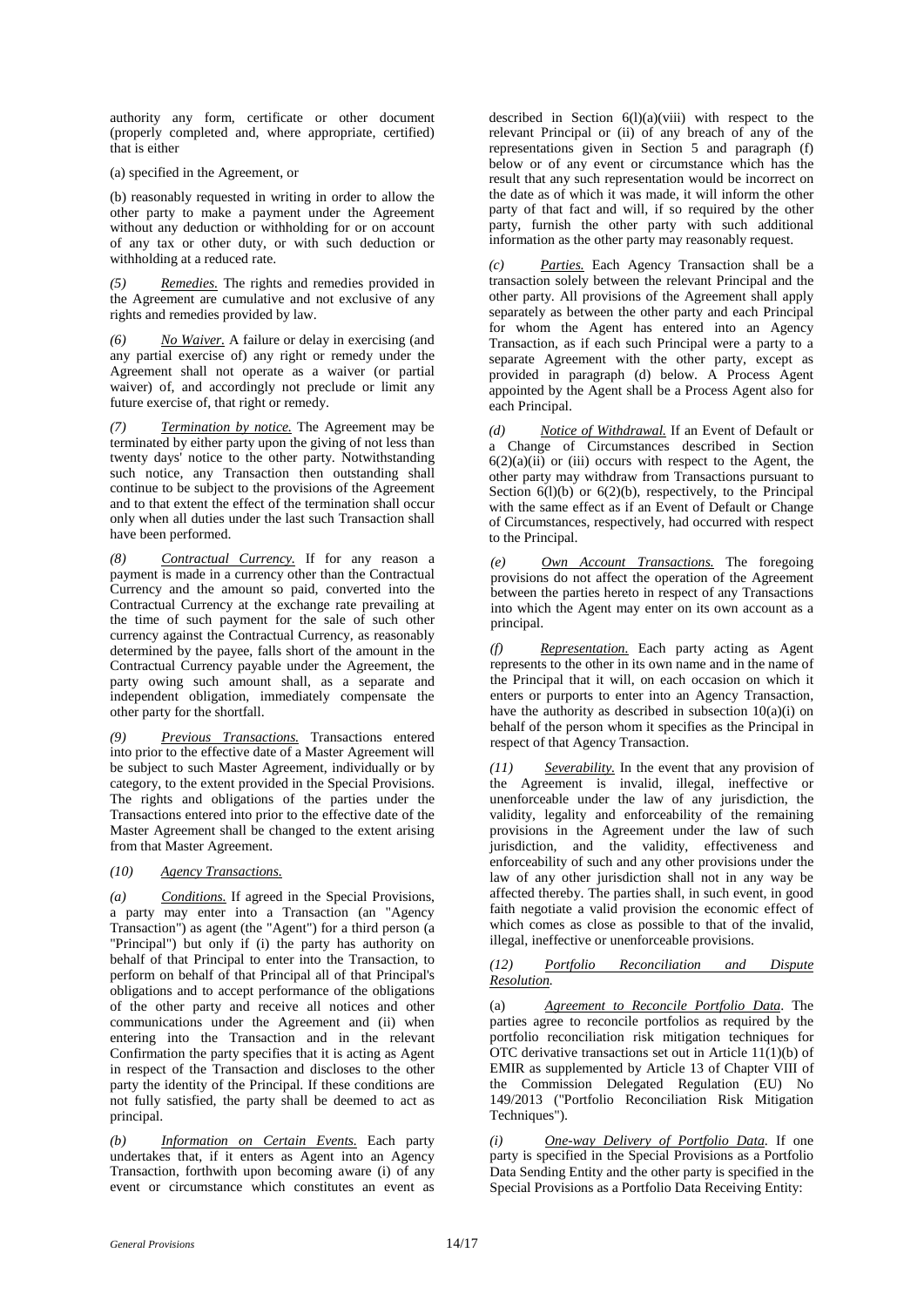(A) on each Data Delivery Date, the Portfolio Data Sending Entity will provide Portfolio Data to the Portfolio Data Receiving Entity;

(B) on each PR Due Date, the Portfolio Data Receiving Entity will perform a Data Reconciliation;

(C) if the Portfolio Data Receiving Entity identifies one or more discrepancies which such party determines, acting reasonably and in good faith, are material to the rights and obligations of the parties in respect of one or more Relevant Transaction(s), it will notify the other party in writing as soon as reasonably practicable and the parties will consult with each other in an attempt to resolve such discrepancies in a timely fashion for so long as such discrepancies remain outstanding, using, without limitation, any applicable updated reconciliation data produced during the period in which such discrepancy remains outstanding; and

(D) if the Portfolio Data Receiving Entity does not notify the Portfolio Data Sending Entity that the Portfolio Data contains discrepancies by 4p.m. local time in the place of business of the Portfolio Data Sending Entity on the fifth Joint Business Day following the later of the PR Due Date and the date on which the Portfolio Data Sending Entity provided such Portfolio Data to the Portfolio Data Receiving Entity, the Portfolio Data Receiving Entity will be deemed to have affirmed such Portfolio Data.

*Exchange of Portfolio Data*. If both parties are specified in the Special Provisions as Portfolio Data Sending Entities:

(A) on each Data Delivery Date, each party will provide Portfolio Data to the other party;

(B) on each PR Due Date, each party will perform a Data Reconciliation; and

(C) if a party identifies one or more discrepancies which such party determines, acting reasonably and in good faith, are material to the rights and obligations of the parties in respect of one or more Relevant Transaction(s), it will notify the other party in writing as soon as reasonably practicable and the parties will consult with each other in an attempt to resolve any such discrepancies in a timely fashion for so long as such discrepancies remain outstanding, using, without limitation, any applicable updated reconciliation data produced during the period in which such discrepancy remains outstanding.

*(b) Change of Status.* Each party may change its own designation with the written agreement of the other party (such agreement not to be unreasonably withheld or delayed and for this purpose the parties agree, without limitation, that it will not be unreasonable for a party to withhold agreement where agreement would result in the other party having different designations in respect of such party and one or more Affiliates of such party).

If a party believes, acting reasonably and in good faith, that the parties are required to perform Data Reconciliation at a greater or lesser frequency than that being used by the parties at such time, it will notify the other party of such in writing, providing evidence on request. From the date such notice is effectively delivered, such greater or lesser frequency will apply and the first following PR Due Date will be the earlier of the date agreed between the parties and the last Joint Business Day in the PR Period starting on the date on which the immediately preceding Data Reconciliation occurred (or, if no Joint Business Day occurs which is within such PR Period and is on or following the date such notice is effective, the first Joint Business Day following the later of the end of such PR Period and the date such notice is effective).

*Use of agents and third party service providers.* For the purposes of performing all or part of the actions under Sections 10(12)(a) and (b), each party may appoint:

an Affiliate to act as agent, immediately on written notice to the other party (including, without limitation, by naming the Affiliate as agent in the Special Provisions); and/or

(ii) subject to the other party's agreement (such agreement not to be unreasonably withheld or delayed), (x) an entity other than an Affiliate as agent and/or (y) a qualified and duly mandated third party service provider.

A party may indicate that it may use a third party service provider in the Special Provisions.

*(d) Dispute Identification and Resolution*  **Procedure**. The parties agree that they will use the following procedure to identify and resolve Disputes between them:

(i) either party may identify a Dispute by sending a Dispute Notice to the other party;

(ii) on or following the Dispute Date, the parties will consult in good faith in an attempt to resolve the Dispute in a timely manner, including, without limitation, by exchanging any relevant information and by identifying and using any Agreed Process which can be applied to the subject of the Dispute or, where no such Agreed Process exists or the parties agree that such Agreed Process would be unsuitable, determining and applying a resolution method for the Dispute; and

(iii) with respect to any Dispute that is not resolved within five Joint Business Days of the Dispute Date, refer issues internally to appropriately senior members of staff of such party or of its Affiliate, adviser or agent in addition to actions under (ii) immediately above (including actions under any Agreed Process identified and used under (ii) immediately above) and to the extent such referral has not occurred as a result of action under (ii) immediately above (including any Agreed Process).

*(e) Internal processes for recording and monitoring Disputes*. Each party agrees that, to the extent the Dispute Resolution Risk Mitigation Techniques apply to each party, it will have internal procedures and processes in place to record and monitor any Dispute for as long as the Dispute remains outstanding.

*(f) Relationship to other portfolio reconciliation and dispute resolution processes*. This Section 10(12) and any action or inaction of either party in respect of it are without prejudice to any rights or obligations the parties may possess in respect of each other under any Agreed Process or other contractual agreement, by operation of law or otherwise. In particular, but without limitation, (a) any valuation in respect of one or more Relevant Transactions for the purposes of this Section 10(12) will be without prejudice to any other valuation with respect to such Relevant Transaction(s) made for collateral, close out, dispute or other purpose; (b) the parties may seek to identify and resolve issues and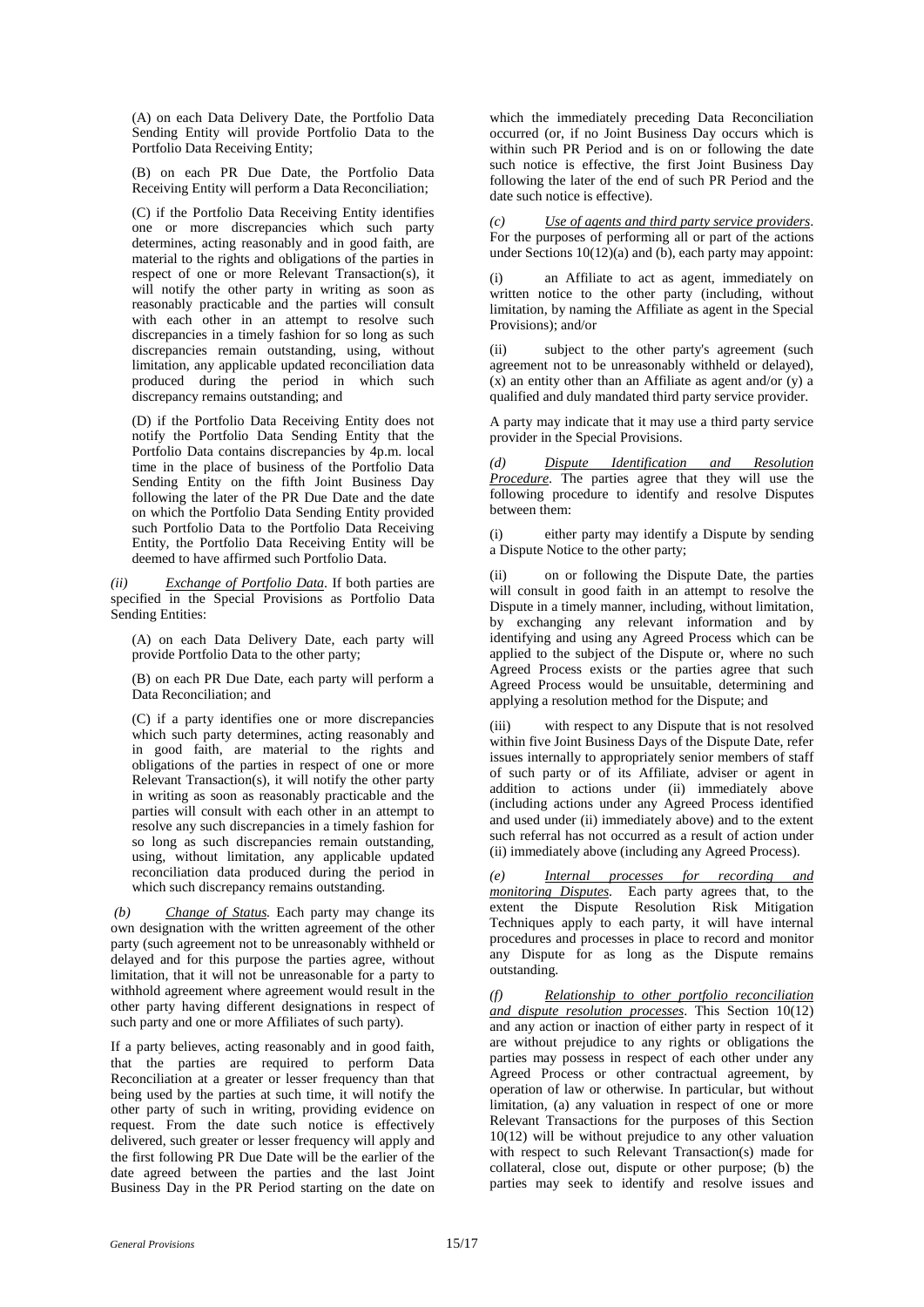discrepancies between themselves before either party delivers a Dispute Notice; and (c) nothing in this Section 10(12) obliges a party to deliver a Dispute Notice following the identification of any such issue or discrepancy (notwithstanding that such issue or discrepancy may remain unresolved) or limits the rights of the parties to serve a Dispute Notice, to commence or continue an Agreed Process (whether or not any action under Section 10(12)(d) has occurred) or otherwise to pursue any dispute resolution process in respect of any such issue or discrepancy (whether or not any action under Section 10(12)(d) has occurred).

#### *(13) Common Provisions*.

*(a) Remedies for Breach*. Without prejudice to the rights, powers, remedies and privileges provided by law, failure by a party to take any actions required by or to otherwise comply with Section 10(12), in either case, will not constitute an event of default in respect of such party or any other event which permits either party to terminate any Relevant Transaction or other Transaction under this Agreement.

*(b) Definitions*. For the purposes of Sections 10(12) and 10(13):

*"*agent*"* means an entity appointed to act solely on the appointing party's behalf to deal with the other party in relation to all or part of the actions under the relevant provision.

"Affiliate" means, in relation to any person, any entity controlled, directly or indirectly, by the person, any entity that controls, directly or indirectly, the person or any entity directly or indirectly under common control with the person. For this purpose, "control" of any entity or person means ownership of a majority of the voting power of the entity or person.

"Agreed Process" means any process agreed between the parties in respect of a Dispute other than the Dispute Resolution Procedure including, without limitation, the process in Section 11, as may be amended between the parties, if applicable.

"Data Delivery Date" means each date agreed as such between the parties provided that, in the absence of such agreement, the Data Delivery Date will be the Joint Business Day immediately prior to the PR Due Date.

"Data Reconciliation" means, in respect of a party receiving Portfolio Data, a comparison of the Portfolio Data provided by the other party against such party's own books and records of all outstanding Relevant Transactions between the parties in order to identify promptly any misunderstandings of Key Terms.

"Dispute" means any dispute between the parties (a) which, in the sole opinion of the party delivering the relevant Dispute Notice, is required to be subject to the Dispute Resolution Procedure (or other Agreed Process) pursuant to the Dispute Resolution Risk Mitigation Techniques; and (b) in respect of which a Dispute Notice has been effectively delivered.

"Dispute Date" means, with respect to a Dispute, the date on which a Dispute Notice is effectively delivered by one party to the other party save that if, with respect to a Dispute, both parties deliver a Dispute Notice, the date on which the first in time of such notices is effectively delivered will be the Dispute Date. Each Dispute Notice will be effectively delivered if delivered in the manner agreed between the parties for the giving of notices in respect of this Agreement.

"Dispute Notice" means a notice in writing which states that it is a dispute notice for the purposes of Section 10(12)(d) and which sets out in reasonable detail the issue in dispute (including, without limitation, the Relevant Transaction(s) to which the issue relates).

"Dispute Resolution Procedure" means the identification and resolution procedure set out in Section 10(12)(d).

"Dispute Resolution Risk Mitigation Techniques" means the dispute resolution risk mitigation techniques for OTC derivative transactions set out in Article 11(1)(b) of EMIR as supplemented by Article 15 of Chapter VIII of the Commission Delegated Regulation (EU) No 149/2013.

"Joint Business Day" means a day that is a Business Day in respect of each party.

"Key Terms" means, with respect to a Relevant Transaction and a party, the valuation of such Relevant Transaction and such other details the relevant party deems relevant from time to time which may include the effective date, the scheduled maturity date, any payment or settlement dates, the notional value of the contract and currency of the Relevant Transaction, the underlying instrument, the position of the counterparties, the business day convention and any relevant fixed or floating rates of the Relevant Transaction. For the avoidance of doubt, "Key Terms" does not include details of the calculations or methodologies underlying any term.

"Portfolio Data" means, in respect of a party providing or required to provide such data, the Key Terms in relation to all outstanding Relevant Transactions between the parties in a form and standard that is capable of being reconciled, with a scope and level of detail that would be reasonable to the Portfolio Data Sending Entity if it were the receiving party. Unless otherwise agreed between the parties, the information comprising the Portfolio Data to be provided by a party on a Data Delivery Date will be prepared as at the close of business on the immediately preceding Business Day of, and as specified in writing by, the party providing the Portfolio Data.

"Portfolio Reconciliation Requirements" means the requirements one or both parties are subject to in accordance with the Portfolio Reconciliation Risk Mitigation Techniques.

"PR Due Date" means each date agreed as such between the parties provided that the PR Due Date will be the PR Fallback Date where either (a) no date is agreed or (b) the agreed date occurs after the PR Fallback Date.

"PR Fallback Date" means: (a) in respect of the PR Period starting on the PR Requirement Start Date, the last Joint Business Day in such PR Period; and, otherwise, (b) the last Joint Business Day in the PR Period starting on the calendar day immediately following the last calendar day of the immediately preceding PR Period. If there is no Joint Business Day in a PR Period, the PR Due Date will be the first Joint Business Day following the end of the PR Period.

"PR Period" means, with respect to the parties:

(a) if the Portfolio Reconciliation Requirements require Data Reconciliation to occur each business day, one Joint Business Day;